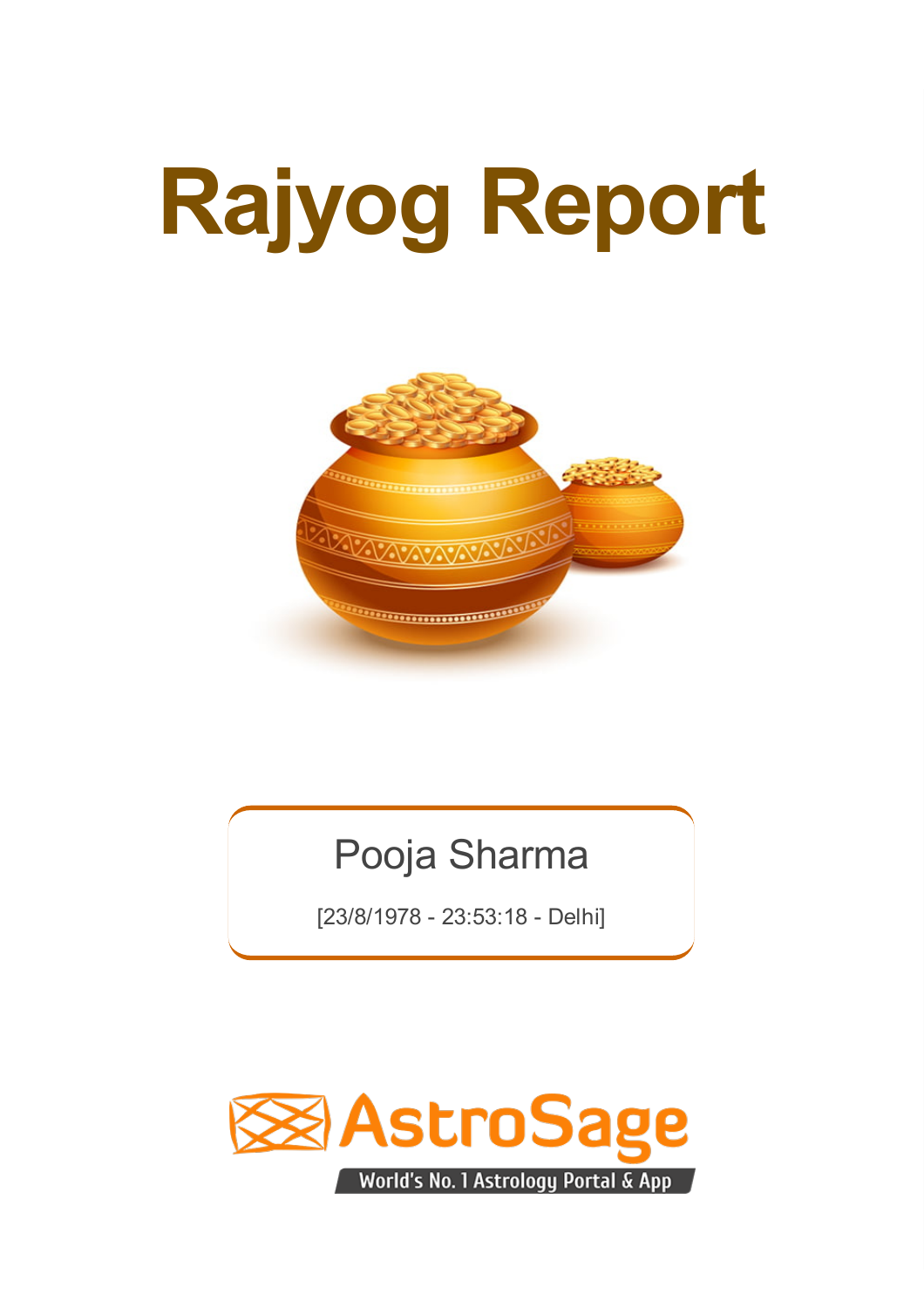### Significance of Raj Yoga

Yogas that brings great luck and fortune in a person''s life are known as Raj Yoga. In Sanskrit, Yoga means "to join". As per Vedic Astrology, the combinations of several planets in your horoscope that can take you to the highest peak of success are called Raj Yogas. Presence of such Yogas in your birth-chart can bring great results in the form of wealth, fame and prosperity. Hence, these Yogas are called Raj Yogas, the royal combinations.

Every Raj Yoga plays a vital role in a native''s life. More the number of these Raj Yogas present in your horoscope, more are the chances of success in life for you, making you reach big goals in life. These Yogas bring glory, property, fame, and wealth in your life to make you live like an emperor. It fulfills the needs and luxurious aspirations of a person.

We have created this Raj Yoga report to make you aware of some important points. The power of these special Raj Yogas depends upon the strength or their strong position in native''s horoscope. Different elements and details needs to be studied to analyze the strength of planets, in order to get the result of Yoga created by the influence of specific planets. Hence, In this report, you will get to know about these important information in your horoscope:

1. Significance of special Yogas and Raj Yogas present in your birth chart

2. Birth Chart, Navamsa Kundli, Positioning of planets at the time of your birth, Vimshottari Dasha (effective period of a specific planet), and Chalit Table.

- 3. 16 Divisional Charts
- 4. Shadbal and Bhavbal tables
- 5. Ashtakvarg Table, Ashtakvarg Chart, and Prastarakvarg Table
- 6. Details about special Raj Yogas presence in your birth-chart
- 7. Major results of special Raj Yogas present in your birth-chart
- 8. Power and strength of Raj Yogas in your birth-chart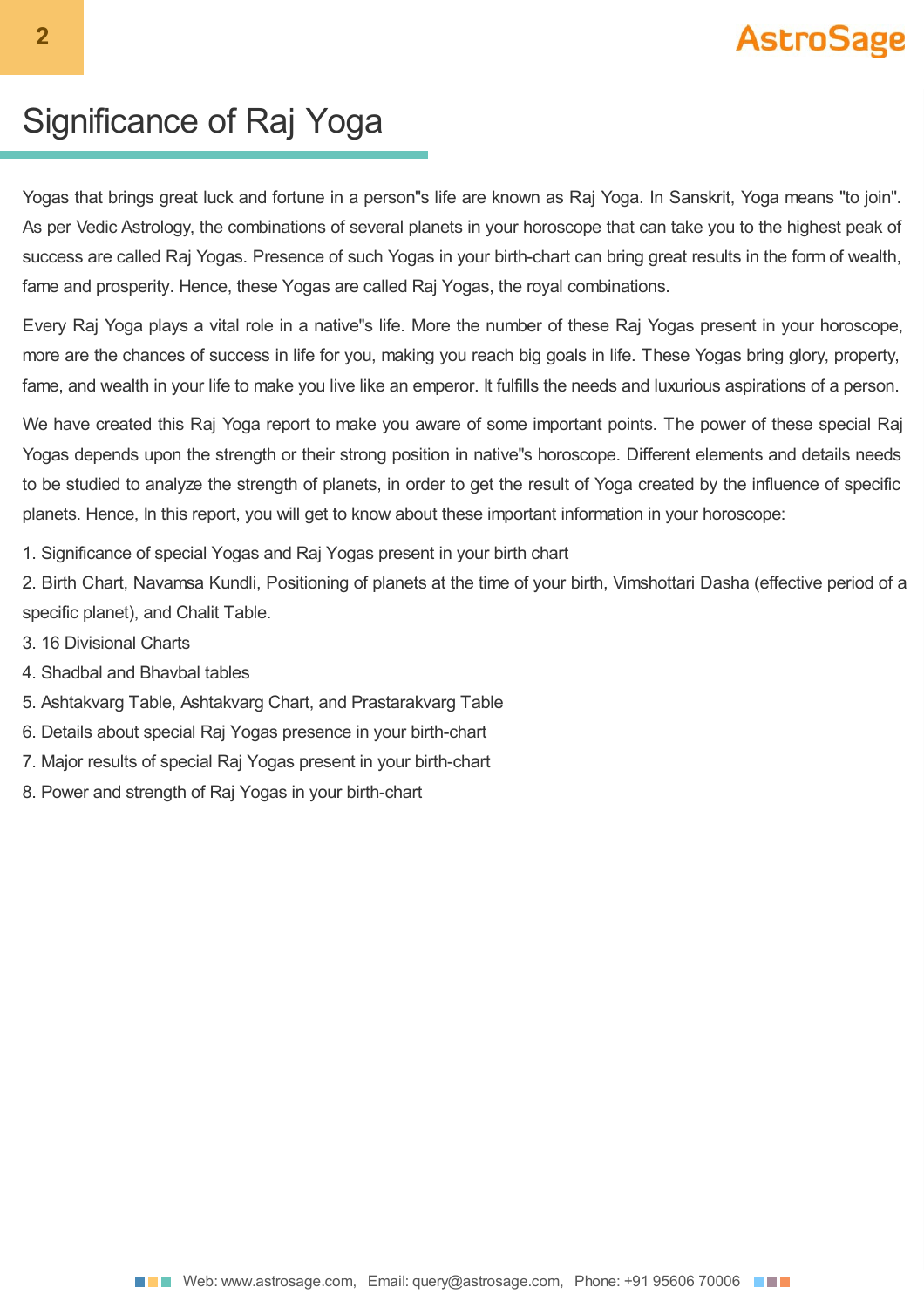### Basic Details

| <b>Person Details</b>           | <b>Avkahada Chakra</b>           |
|---------------------------------|----------------------------------|
| Gender: Female                  | Paya (Rasi Based) : Loha         |
| <b>Date of Birth: 23:8:1978</b> | Varna: Kshatriya                 |
| <b>Time of Birth: 23:53:18</b>  | Yoni: Gaja                       |
| Day of Birth: Wednesday         | Gana: Manushya                   |
| <b>Ishtkaal: 044-57-39</b>      | Vasya: Chatu                     |
| <b>Place of Birth: Delhi</b>    | Nadi: Madhya                     |
| Time Zone: 5.5                  | Dasa Balance: Venus 15 Y 5 M 1 D |
| Latitude: $28:40:N$             | Lagna: Taurus                    |
| Longitude: $77:13: E$           | <b>Asc Lord: Venus</b>           |
| Local Time Correction: 00.21.07 | Rasi: Aries                      |
| War Time Correction: 00.00.00   | <b>Rasi Lord: Mars</b>           |
| <b>LMT at Birth: 23:32:10</b>   | Nakshatra-Pada: Bharani-1        |
| <b>GMT at Birth: 18:23:18</b>   | <b>Star Lord: Venus</b>          |
| <b>Tithi: Sashti</b>            | <b>Julian Day: 2443744</b>       |
| Hindu Week Day: Wednesday       | Sun Sign (Indian) : Leo          |
| Paksha: Krishna                 | Sun Sign (Western) : Virgo       |
| Yoga: Vriddhi                   | <b>Ayanamsa: 023-33-30</b>       |
| Karan: Vanij                    | Ayanamsa Name : Lahiri           |
| <b>Sunrise: 05:54:14</b>        | <b>Obliquity</b> : 023-26-31     |
| <b>Sunset: 18:53:28</b>         | <b>Sideral Time: 21:38:53</b>    |
|                                 |                                  |

| Rashi        | Lagna    | Nakshatra-Pada   |
|--------------|----------|------------------|
| <b>Aries</b> | Taurus   | <b>Bharani-1</b> |
| Rasi Lord    | Asc Lord | Star Lord        |
| <b>Mars</b>  | Venus    | <b>Venus</b>     |

**NEX** Web: www.astrosage.com, Email: query@astrosage.com, Phone: +91 95606 70006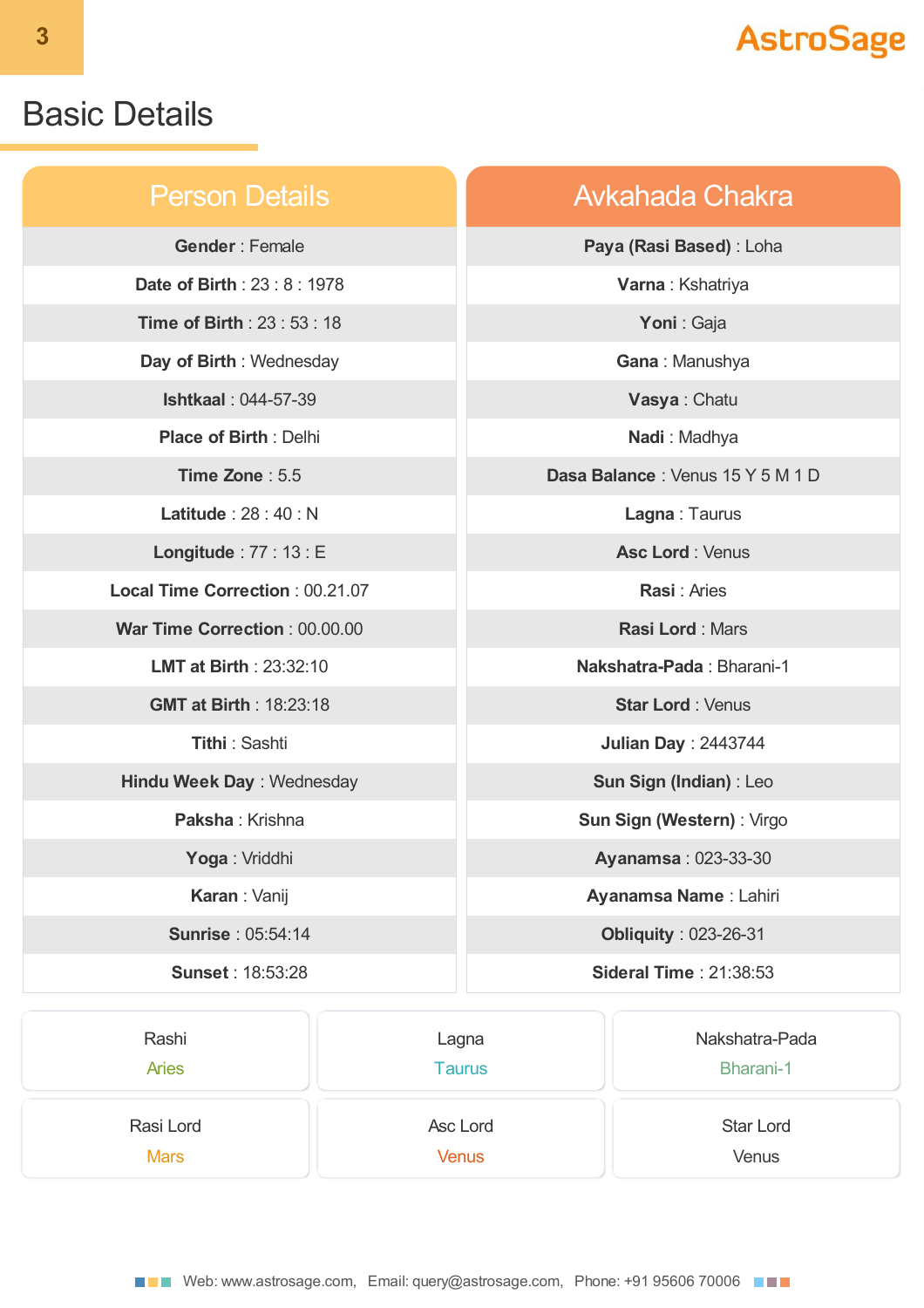### Ghatak & Favourable Points

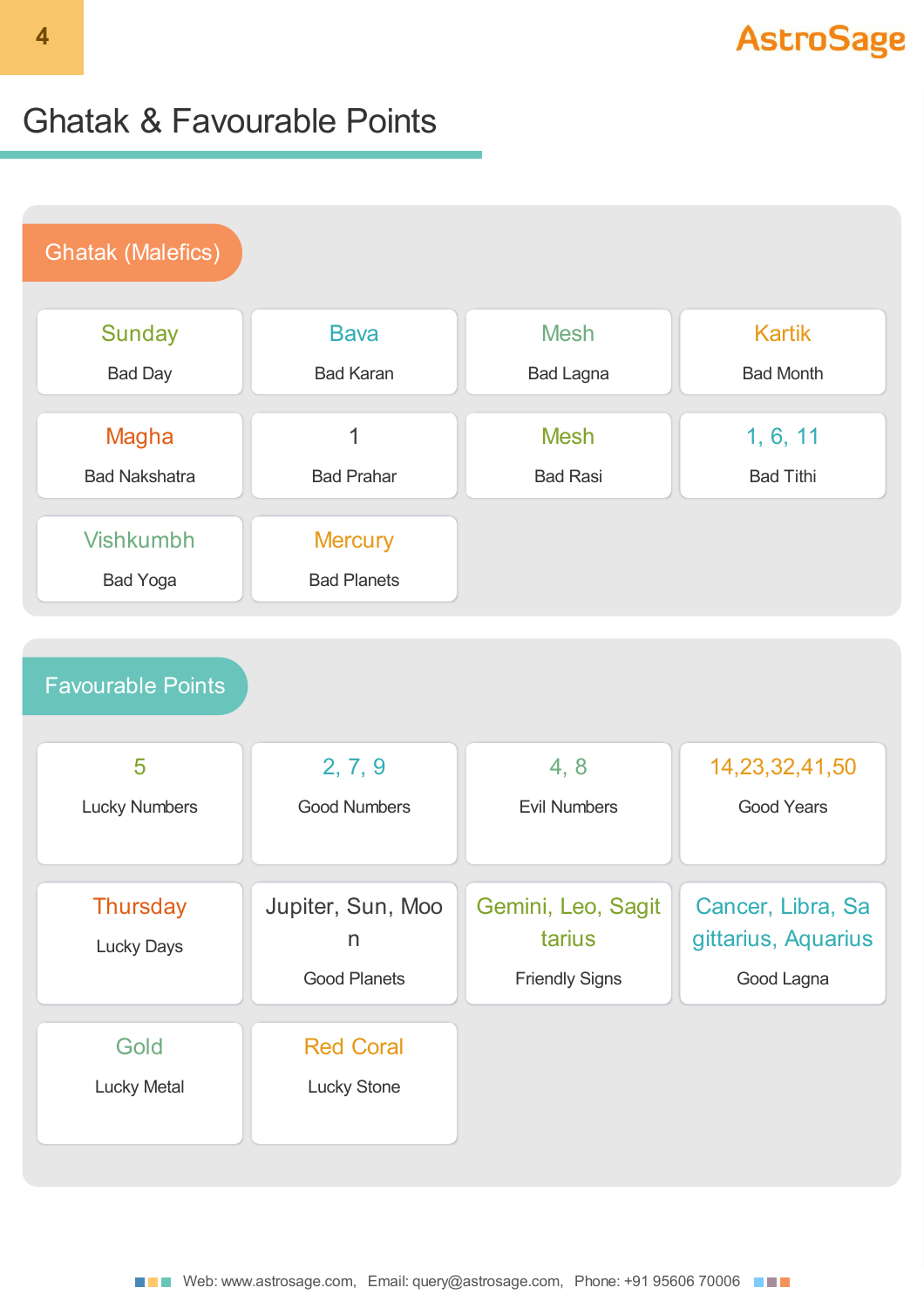

### Planetary Position

Your Jupiter Pratayandasha in Rahu in Jupiter is going on, which will run from 07 October 2019 to 02 February 2020.

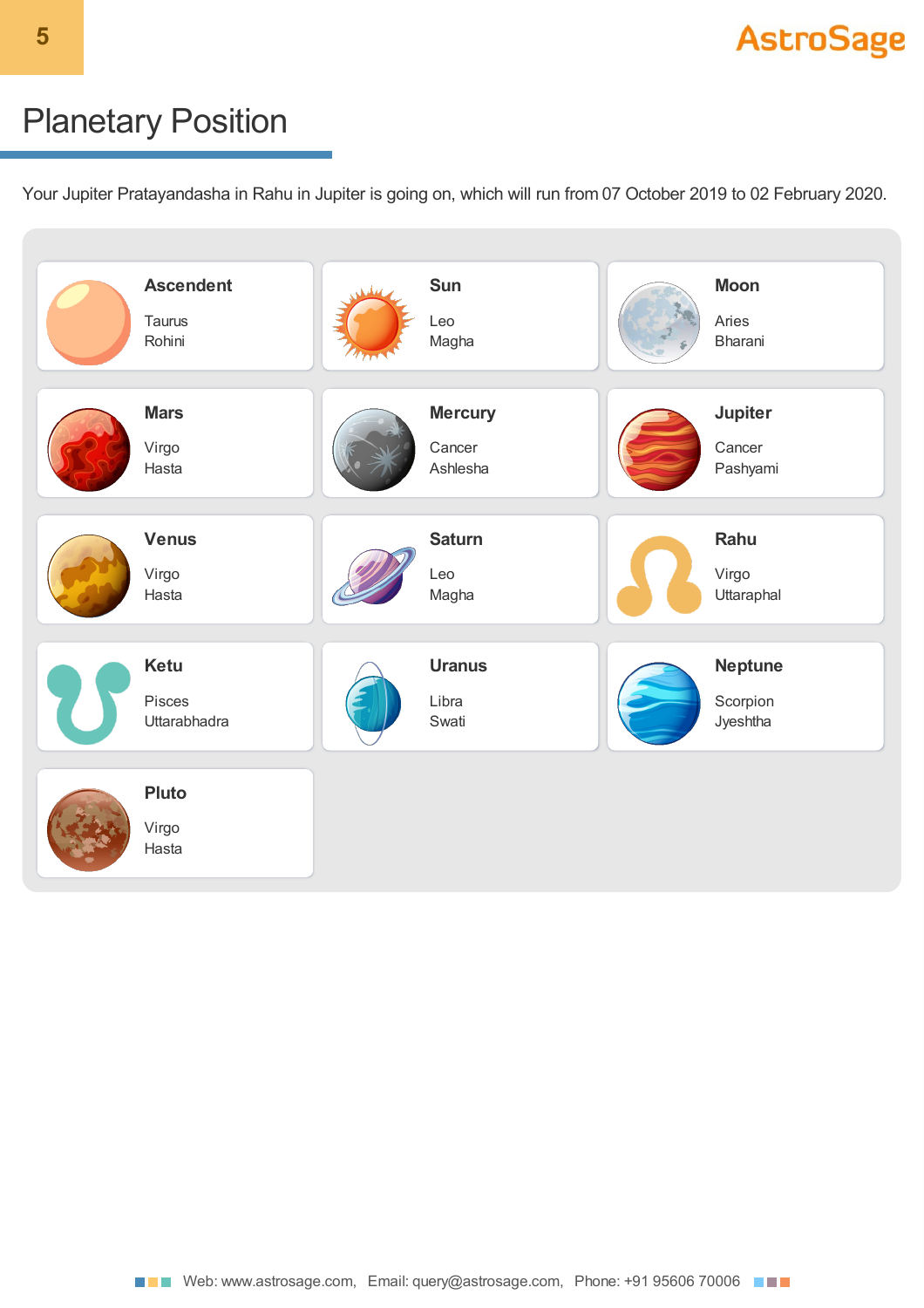| <b>Planets</b> | Rashi         | Longitude | <b>Nakshatra</b> | Pada           | R             | $\bullet$                | <b>Relation</b>    |
|----------------|---------------|-----------|------------------|----------------|---------------|--------------------------|--------------------|
| Ascendent      | <b>Taurus</b> | 15-30-14  | Rohini           | $\overline{2}$ |               |                          |                    |
| Sun            | Leo           | 06-42-30  | Magha            | 3              | $\mathsf{D}$  | $\overline{a}$           | Own                |
| Moon           | <b>Aries</b>  | 16-23-10  | <b>Bharani</b>   | $\mathbf 1$    | $\mathsf D$   | $\qquad \qquad -$        | Friendly           |
| <b>Mars</b>    | Virgo         | 18-40-48  | Hasta            | 3              | $\mathsf{D}%$ | $\overline{\phantom{a}}$ | Enemy              |
| <b>Mercury</b> | Cancer        | 28-16-43  | Ashlesha         | $\overline{4}$ | R             | $\mathsf{C}$             | Enemy              |
| Jupiter        | Cancer        | 03-54-40  | Pashyami         | 1              | D             | $\overline{a}$           | <b>Exalted</b>     |
| <b>Venus</b>   | Virgo         | 22-40-42  | Hasta            | $\overline{4}$ | $\mathsf{D}$  | $\overline{\phantom{0}}$ | <b>Debilitated</b> |
| Saturn         | Leo           | 09-57-57  | Magha            | 3              | D             | $\mathsf C$              | Enemy              |
| Rahu           | Virgo         | 04-33-40  | Uttaraphal       | $\mathfrak{S}$ | R             | $\overline{\phantom{a}}$ | $-\!$ $\!-$        |
| Ketu           | <b>Pisces</b> | 04-33-40  | Uttarabhadra     | 1              | $\mathsf{R}$  |                          |                    |
| <b>Uranus</b>  | Libra         | 19-15-30  | Swati            | $\overline{4}$ | $\mathsf{D}$  |                          |                    |
| Neptune        | Scorpion      | 21-58-28  | Jyeshtha         | $\overline{2}$ | $\mathsf{R}$  |                          |                    |
| Pluto          | Virgo         | 21-19-34  | Hasta            | $\overline{4}$ | D             |                          |                    |

Note : **[C]** - Combust **[D ]** - Direct **[R ]** -Retrograde **[E]** -Eclipse

### **Lagna Chart**



### **Navamsa Chart**

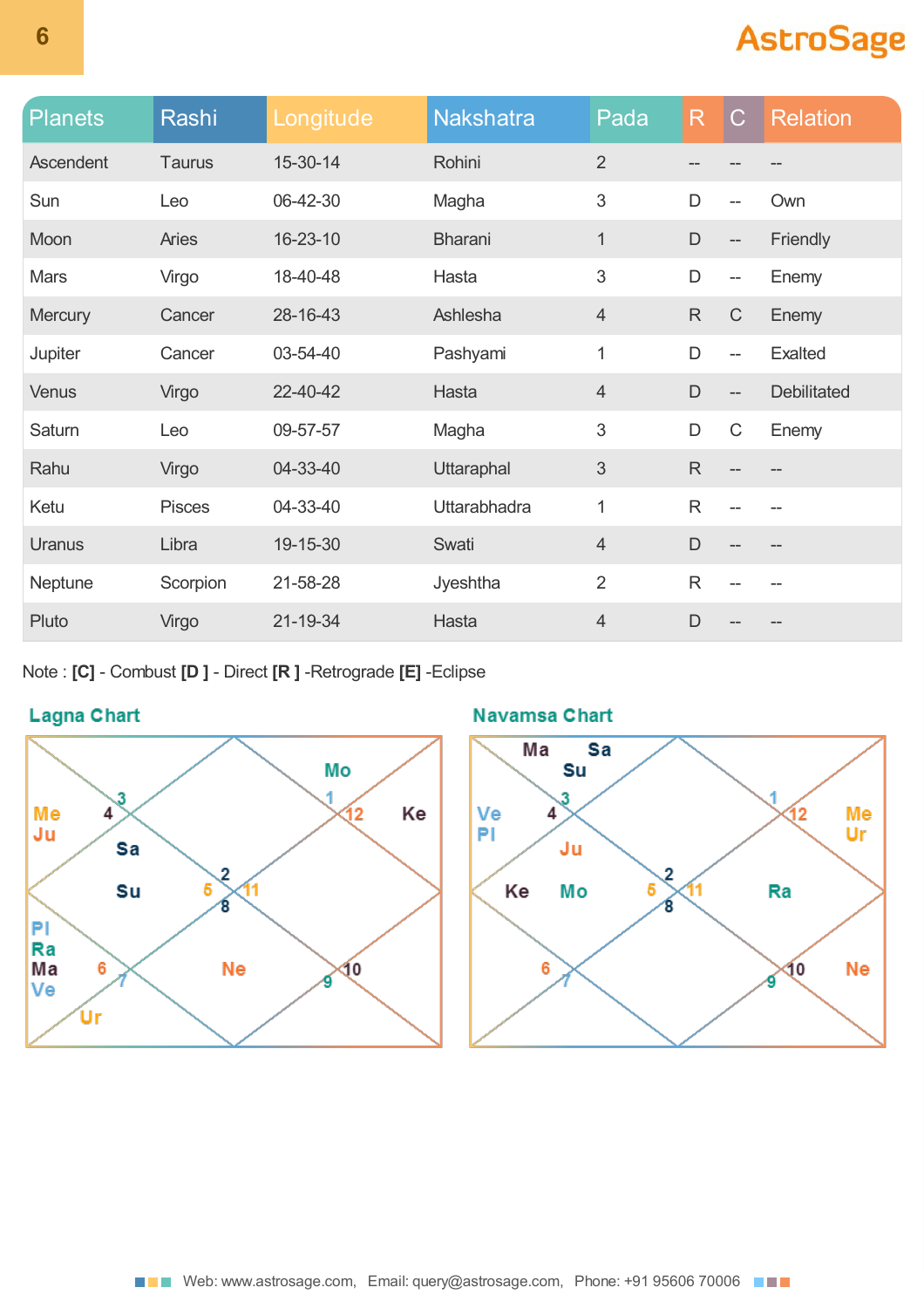# Chalit Table & Chart

| <b>Bhav</b>     | <b>Rashi</b>  | <b>Bhav Begin</b> | <b>Rashi</b>  | <b>Mid Bhav</b> |
|-----------------|---------------|-------------------|---------------|-----------------|
| 1               | <b>Aries</b>  | 27.43.16          | <b>Taurus</b> | 15.30.14        |
| $\overline{2}$  | Taurus        | 27.43.16          | Gemini        | 09.56.17        |
| 3               | Gemini        | 22.09.19          | Cancer        | 04.22.21        |
| $\overline{4}$  | Cancer        | 16.35.23          | Cancer        | 28.48.24        |
| 5               | Leo           | 16.35.23          | Virgo         | 04.22.21        |
| $6\phantom{1}6$ | Virgo         | 22.09.19          | Libra         | 09.56.17        |
| $\overline{7}$  | Libra         | 27.43.16          | Scorpion      | 15.30.14        |
| 8               | Scorpion      | 27.43.16          | Sagittarius   | 09.56.17        |
| 9               | Sagittarius   | 22.09.19          | Capricorn     | 04.22.21        |
| 10              | Capricorn     | 16.35.23          | Capricorn     | 28.48.24        |
| 11              | Aquarius      | 16.35.23          | <b>Pisces</b> | 04.22.21        |
| 12              | <b>Pisces</b> | 22.09.19          | Aries         | 09.56.17        |

### **Chalit Chart**

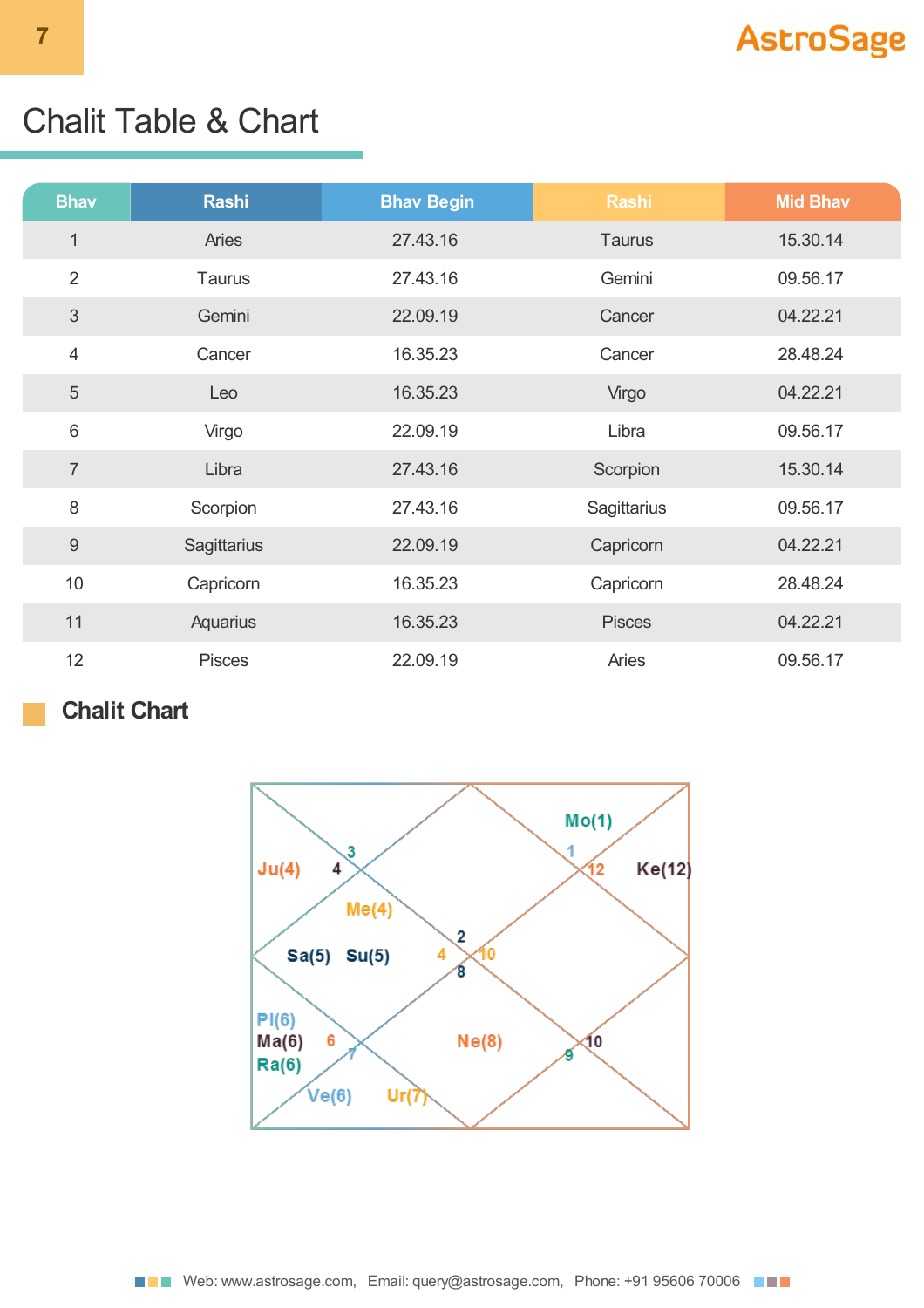# Vimshottari Dasha

**Note**:- Dates shown are dasha ending dates.

|                       |    | <b>Venus - 20 Years</b> |             | <b>Sun - 6 Years</b> |                     | <b>Moon - 10 Years</b> |    |                           |  |
|-----------------------|----|-------------------------|-------------|----------------------|---------------------|------------------------|----|---------------------------|--|
| 23/8/78 - 25/1/94     |    |                         |             |                      | 25/ 1/94 - 25/ 1/00 |                        |    | 25/ 1/00 - 25/ 1/10       |  |
| Venus                 | ÷  | 00/00/00                | Sun         | ÷.                   | 13/5/94             | Moon                   | ÷  | 25/11/00                  |  |
| Sun                   | ÷  | 25/5/78                 | Moon        | ÷                    | 13/11/94            | <b>Mars</b>            | ÷  | 25/6/01                   |  |
| Moon                  | ÷  | 25/1/80                 | <b>Mars</b> | t,                   | 19/3/95             | Rahu                   |    | 25/12/02                  |  |
| <b>Mars</b>           | ÷  | 25/3/81                 | Rahu        | ÷                    | 13/2/96             | Jupiter                | ÷  | 25/4/04                   |  |
| Rahu                  | ÷  | 25/3/84                 | Jupiter     | ÷.                   | 1/12/96             | Saturn                 | ÷  | 25/11/05                  |  |
| Jupiter               | t  | 25/11/86                | Saturn      | ÷,                   | 13/11/97            | Mercury                | ÷. | 25/4/07                   |  |
| Saturn                | ÷  | 25/1/90                 | Mercury     | t,                   | 19/9/98             | Ketu                   | ÷  | 25/11/07                  |  |
| <b>Mercury</b>        | t  | 25/11/92                | Ketu        | ÷                    | 25/1/99             | Venus                  | t  | 25/7/09                   |  |
| Ketu                  | t, | 25/1/94                 | Venus       | t,                   | 25/1/00             | Sun                    | ÷. | 25/1/10                   |  |
|                       |    |                         |             |                      |                     |                        |    |                           |  |
| <b>Mars - 7 Years</b> |    |                         |             |                      | Rahu - 18 Years     |                        |    | <b>Jupiter - 16 Years</b> |  |
| 25/ 1/10 - 25/ 1/17   |    |                         |             |                      | 25/ 1/17 - 25/ 1/35 |                        |    | 25/ 1/35 - 25/ 1/51       |  |
| <b>Mars</b>           | ÷  | 22/6/10                 | Rahu        | t.                   | 7/10/19             | Jupiter                | t, | 13/3/37                   |  |
| Rahu                  | ÷  | 10/7/11                 | Jupiter     | ÷                    | 1/3/22              | Saturn                 | t, | 25/9/39                   |  |
| Jupiter               | ÷  | 16/6/12                 | Saturn      | ÷                    | 7/1/25              | Mercury                | t, | 1/1/42                    |  |
| Saturn                | f  | 25/7/13                 | Mercury     | t                    | 25/7/27             | Ketu                   | ۰  | 7/12/42                   |  |
| Mercury               |    | 22/7/14                 | Ketu        |                      | 13/8/28             | Venus                  |    | 7/8/45                    |  |
| Ketu                  | t, | 19/12/14                | Venus       | ÷.                   | 13/8/31             | Sun                    | t  | 25/5/46                   |  |
| Venus                 | ÷  | 19/2/16                 | Sun         | t,                   | 7/7/32              | Moon                   |    | 25/9/47                   |  |
| Sun                   | t. | 25/6/16                 | Moon        | ÷                    | 7/1/34              | Mars                   | t  | 1/9/48                    |  |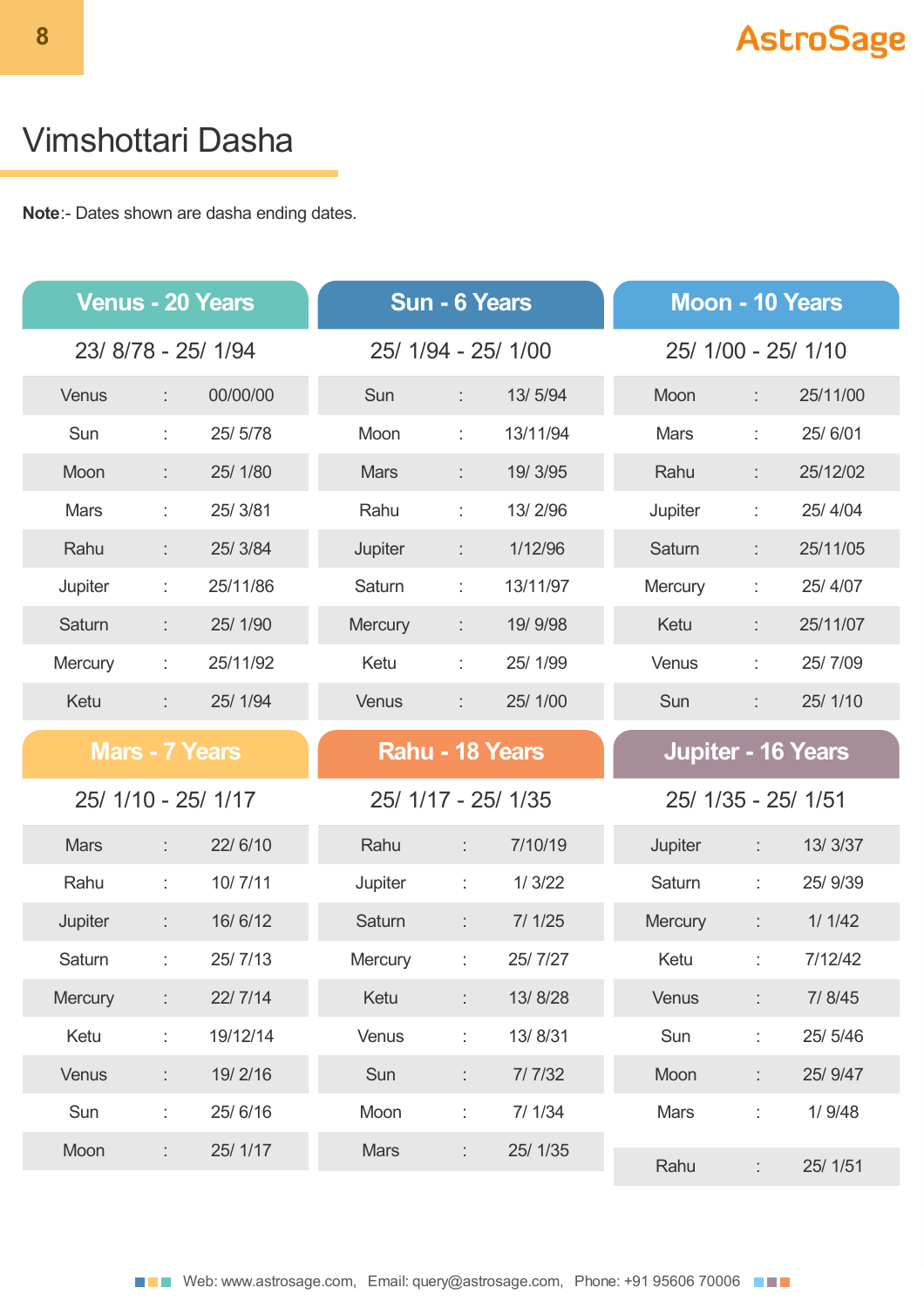|             |    | <b>Saturn - 19 Years</b> |                     |    | <b>Mercury - 17 Years</b> | <b>Ketu - 7 Years</b> |    |          |  |  |
|-------------|----|--------------------------|---------------------|----|---------------------------|-----------------------|----|----------|--|--|
|             |    | 25/ 1/51 - 25/ 1/70      | 25/ 1/70 - 25/ 1/87 |    |                           | 25/ 1/87 - 25/ 1/94   |    |          |  |  |
| Saturn      | ÷  | 28/1/54                  | Mercury             | ÷. | 22/6/72                   | Ketu                  | ÷  | 22/6/87  |  |  |
| Mercury     | ÷  | 7/10/56                  | Ketu                | ÷  | 19/6/73                   | Venus                 | t  | 22/8/88  |  |  |
| Ketu        | ÷  | 16/11/57                 | Venus               | ÷  | 19/4/76                   | Sun                   | t. | 28/12/88 |  |  |
| Venus       | ÷  | 16/1/61                  | Sun                 | ÷  | 25/2/77                   | Moon                  | ÷  | 28/7/89  |  |  |
| <b>Sun</b>  | ÷  | 28/12/61                 | Moon                | ÷  | 25/7/78                   | <b>Mars</b>           | t. | 25/12/89 |  |  |
| <b>Moon</b> | ÷. | 28/7/63                  | <b>Mars</b>         | ÷  | 22/7/79                   | Rahu                  | ÷  | 13/1/91  |  |  |
| <b>Mars</b> | ÷  | 7/9/64                   | Rahu                | ÷  | 10/2/82                   | Jupiter               | ÷  | 19/12/91 |  |  |
| Rahu        | ÷  | 13/7/67                  | Jupiter             | ÷  | 16/5/84                   | Saturn                | ÷  | 28/1/93  |  |  |
| Jupiter     | ÷  | 25/1/70                  | Saturn              | ÷  | 25/1/87                   | <b>Mercury</b>        | ÷  | 25/1/94  |  |  |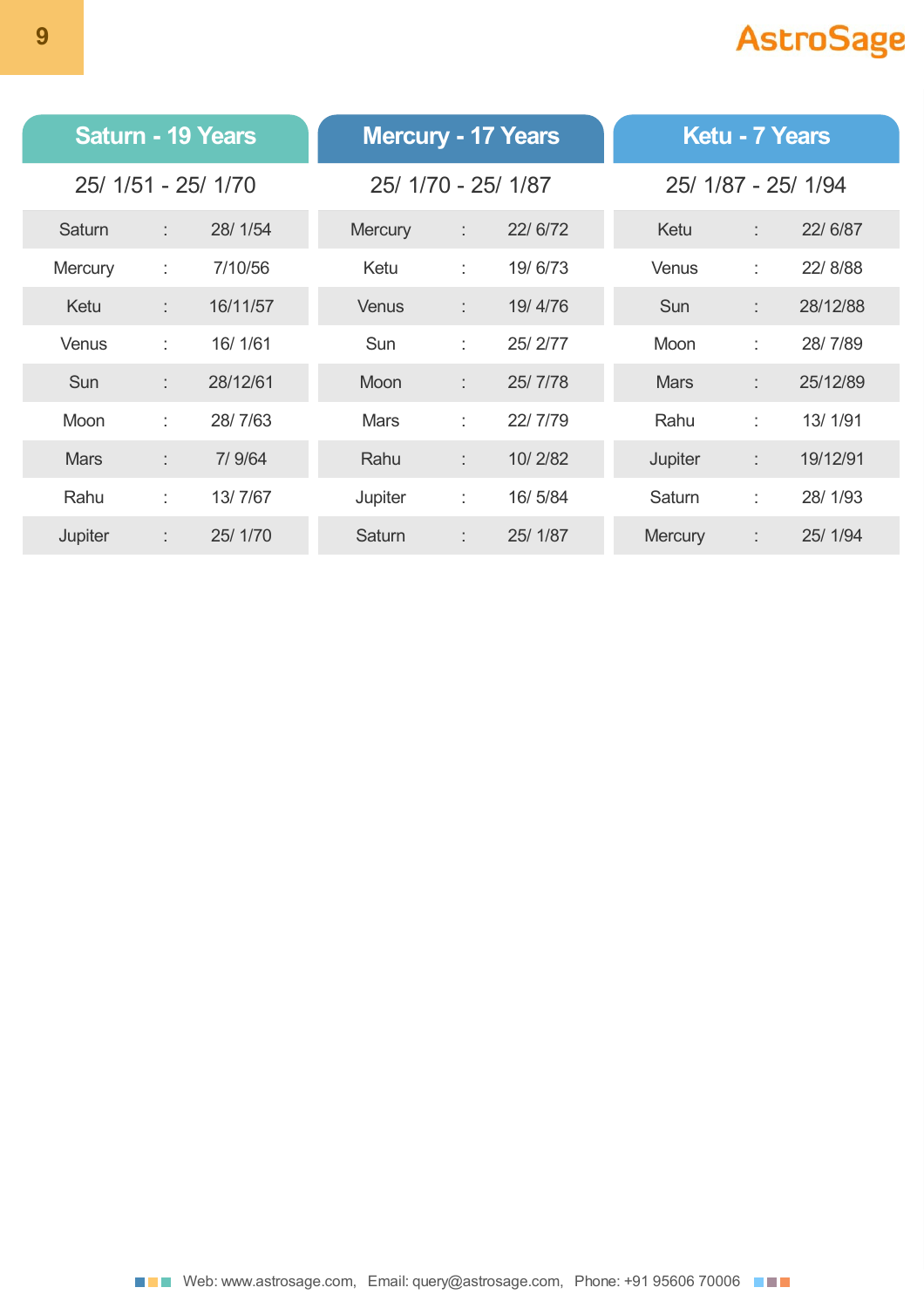# Shodashvarga Table

|                | Shodashvarga Table |                |                |                 |                |                |                |                |                |                |                |                |                |                  |
|----------------|--------------------|----------------|----------------|-----------------|----------------|----------------|----------------|----------------|----------------|----------------|----------------|----------------|----------------|------------------|
| <b>S.N.</b>    | Shodashvarga       | LA             | <b>SU</b>      | <b>MO</b>       | <b>MA</b>      | <b>ME</b>      | <b>JU</b>      | <b>VE</b>      | <b>SA</b>      | <b>RA</b>      | <b>KE</b>      | <b>UR</b>      | <b>NE</b>      | <b>PL</b>        |
| $\mathbf 1$    | Lagna              | $\overline{2}$ | 5              | 1               | 6              | $\overline{4}$ | $\overline{4}$ | $6\,$          | 5              | 6              | 12             | $\overline{7}$ | $\delta$       | 6                |
| $\overline{2}$ | Hora               | 5              | 5              | $\overline{4}$  | 5              | 5              | $\overline{4}$ | 5              | 5              | 4              | 4              | $\overline{4}$ | 5              | 5                |
| 3              | <b>Drekkana</b>    | 6              | 5              | 5               | 10             | 12             | $\overline{4}$ | $\overline{2}$ | 5              | 6              | 12             | 11             | $\overline{4}$ | $\overline{2}$   |
| 4              | Chaturthamsha      | 8              | 5              | $\overline{7}$  | 12             | $\mathbf{1}$   | $\overline{4}$ | 3              | 8              | 6              | 12             | 1              | $\overline{2}$ | 12               |
| 5              | Saptamamsha        | 11             | $6\phantom{1}$ | $\overline{4}$  | $\overline{4}$ | $\overline{4}$ | 10             | 5              | $\overline{7}$ | $\overline{0}$ | 6              | 11             | $6\phantom{1}$ | $\overline{4}$   |
| 6              | Navamsha           | $\overline{2}$ | 3              | 5               | 3              | 12             | 5              | $\overline{4}$ | 3              | 11             | 5              | 12             | 10             | $\overline{4}$   |
| $\overline{7}$ | Dashamamsha        | 3              | $\overline{7}$ | $6\phantom{1}6$ | 8              | 9              | $\overline{1}$ | 9              | 8              | 3              | 9              | $\overline{1}$ | 11             | 9                |
| 8              | Dwadashamamsha     | 8              | $\overline{7}$ | $\overline{7}$  | 1              | 3              | 5              | 3              | 8              | $\overline{7}$ | $\mathbf{1}$   | $\overline{2}$ | $\overline{4}$ | $\overline{2}$   |
| 9              | Shodashamsha       | $\mathbf{1}$   | 8              | 9               | $6\phantom{1}$ | $\overline{4}$ | 3              | 9              | 10             | 11             | 11             | 11             | $\overline{4}$ | 8                |
| 10             | Vimshamsha         | $\overline{7}$ | $\mathbf{1}$   | 11              | 5              | $\overline{7}$ | 3              | 8              | 3              | 8              | 8              | $\mathbf{1}$   | 11             | $\overline{7}$   |
| 11             | Chaturvimshamsha   | $\overline{4}$ | 10             | 6               | 6              | $\overline{2}$ | $\overline{7}$ | 10             | 12             | $\overline{7}$ | $\overline{7}$ | 8              | $\overline{9}$ | $\boldsymbol{9}$ |
| 12             | Saptavimshamsha    | 5              | $\overline{7}$ | 3               | 8              | 11             | 1              | 12             | $\overline{9}$ | 8              | $\overline{2}$ | 12             | 5              | 11               |
| 13             | Trimshamsha        | 12             | 11             | 9               | 12             | 8              | $\overline{2}$ | 10             | 11             | $\overline{2}$ | $\overline{2}$ | 3              | 10             | 10               |
| 14             | Khavedamsha        | 3              | $9$            | 10              | $\overline{7}$ | 8              | 12             | 1              | $\overline{2}$ | $\mathbf 1$    | 1              | $\overline{2}$ | 12             | 11               |
| 15             | Akshvedamsha       | 4              | 3              | $\mathbf{1}$    | $\mathbf{1}$   | $\overline{7}$ | 6              | $\overline{7}$ | $\overline{7}$ | 3              | 3              | 5              | $\mathbf{1}$   | $\overline{4}$   |
| 16             | Shashtiamsha       | 9              | 6              | 9               | $\overline{7}$ | 12             | 11             | 3              | 12             | 3              | 9              | 9              | 3              | 12               |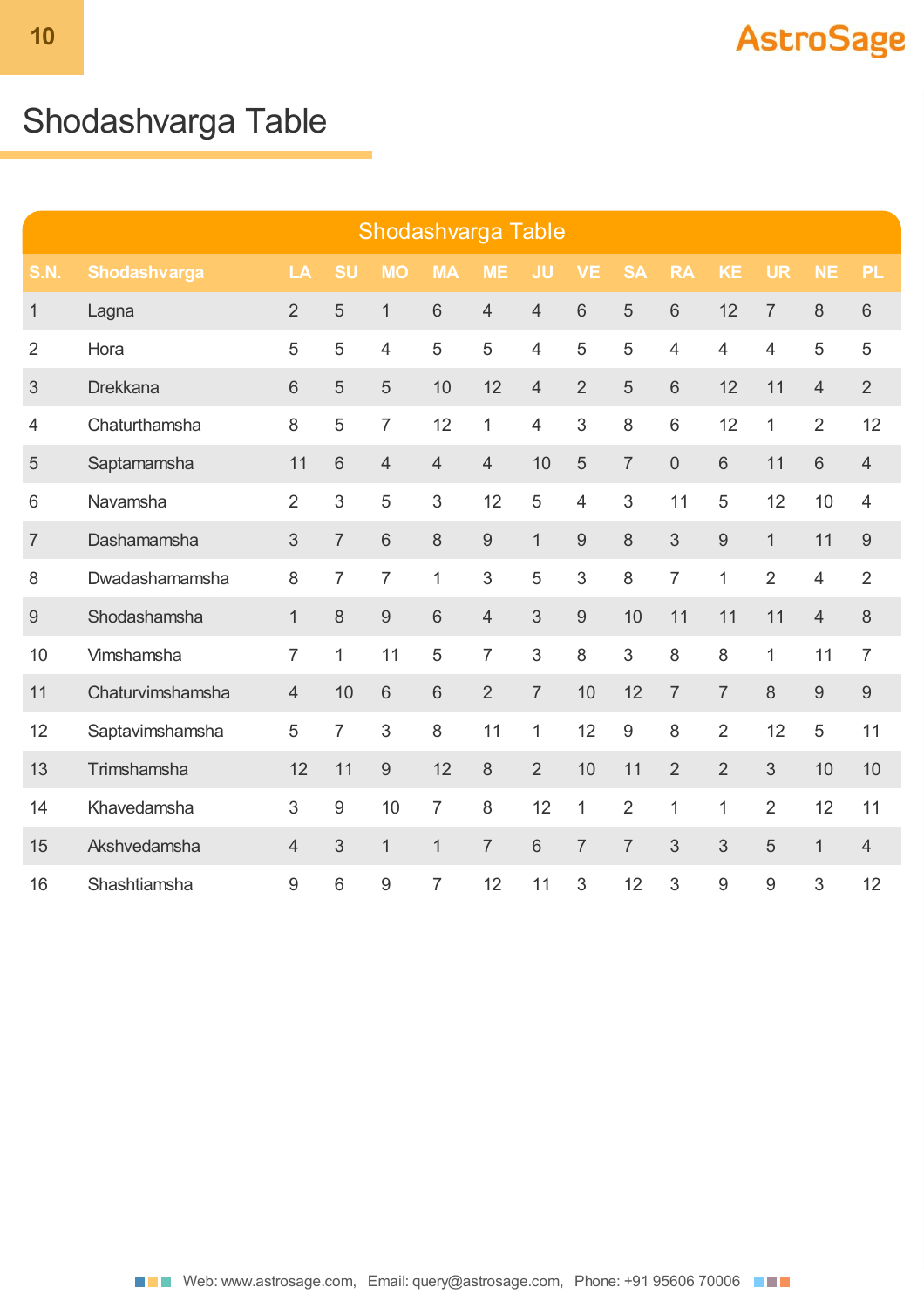|                | Shodashvarga Bhav Table |              |                |                |                 |                 |                |                |                 |                |                |                |                  |                  |
|----------------|-------------------------|--------------|----------------|----------------|-----------------|-----------------|----------------|----------------|-----------------|----------------|----------------|----------------|------------------|------------------|
| S.N.           | <b>Shodashvarga</b>     | LA           | <b>SU</b>      | <b>MO</b>      | <b>MA</b>       | <b>ME</b>       | JU             | <b>VF</b>      | <b>SA</b>       | <b>RA</b>      | <b>KE</b>      | <b>UR</b>      | <b>NE</b>        | <b>PL</b>        |
| $\mathbf 1$    | Lagna                   | $\mathbf{1}$ | $\overline{4}$ | 12             | 5               | 3               | 3              | 5              | $\overline{4}$  | 5              | 11             | 6              | $\overline{7}$   | 5                |
| $\overline{2}$ | Hora                    | 1            | 1              | 12             | 1               | 1               | 12             | 1              | 1               | 12             | 12             | 12             | 1                | $\mathbf 1$      |
| 3              | <b>Drekkana</b>         | 1            | 12             | 12             | 5               | $\overline{7}$  | 11             | 9              | 12              | $\mathbf{1}$   | $\overline{7}$ | 6              | 11               | $\boldsymbol{9}$ |
| 4              | Chaturthamsha           | 1            | 10             | 12             | 5               | $6\phantom{1}6$ | 9              | 8              | 1               | 11             | 5              | 6              | $\overline{7}$   | 5                |
| 5              | Saptamamsha             | $\mathbf{1}$ | 8              | $6\phantom{1}$ | $6\phantom{1}6$ | $6\phantom{1}6$ | 12             | $\overline{7}$ | 9               | $\overline{2}$ | 8              | $\mathbf{1}$   | 8                | 6                |
| 6              | Navamsha                | $\mathbf{1}$ | $\overline{2}$ | 4              | $\overline{2}$  | 11              | $\overline{4}$ | 3              | $\overline{2}$  | 10             | 4              | 11             | 9                | 3                |
| 7              | Dashamamsha             | $\mathbf{1}$ | 5              | $\overline{4}$ | $6\phantom{1}6$ | $\overline{7}$  | 11             | $\overline{7}$ | $6\phantom{1}6$ | $\mathbf{1}$   | $\overline{7}$ | 11             | $\boldsymbol{9}$ | $\overline{7}$   |
| 8              | Dwadashamamsha          | 1            | 12             | 12             | $6\phantom{1}6$ | 8               | 10             | 8              | 1               | 12             | 6              | $\overline{7}$ | 9                | $\overline{7}$   |
| 9              | Shodashamsha            | $\mathbf{1}$ | 8              | $\overline{9}$ | $6\phantom{1}6$ | $\overline{4}$  | 3              | $\overline{9}$ | 10              | 11             | 11             | 11             | $\overline{4}$   | 8                |
| 10             | Vimshamsha              | $\mathbf{1}$ | 7              | 5              | 11              | 1               | 9              | $\overline{2}$ | 9               | $\overline{2}$ | $\overline{2}$ | 7              | 5                | 1                |
| 11             | Chaturvimshamsha        | 1            | 7              | 3              | 3               | 11              | 4              | $\overline{7}$ | 9               | 4              | 4              | 5              | $6\phantom{1}6$  | $6\phantom{1}6$  |
| 12             | Saptavimshamsha         | 1            | 3              | 11             | $\overline{4}$  | $\overline{7}$  | 9              | 8              | 5               | $\overline{4}$ | 10             | 8              | 1                | $\overline{7}$   |
| 13             | Trimshamsha             | $\mathbf{1}$ | 12             | 10             | $\mathbf{1}$    | 9               | 3              | 11             | 12              | 3              | 3              | $\overline{4}$ | 11               | 11               |
| 14             | Khavedamsha             | 1            | $\overline{7}$ | 8              | 5               | 6               | 10             | 11             | 12              | 11             | 11             | 12             | 10               | $\boldsymbol{9}$ |
| 15             | Akshvedamsha            | 1            | 12             | 10             | 10              | $\overline{4}$  | 3              | $\overline{4}$ | $\overline{4}$  | 12             | 12             | $\overline{2}$ | 10               | $\mathbf 1$      |
| 16             | Shashtiamsha            | 1            | 10             | 1              | 11              | 4               | 3              | 7              | $\overline{4}$  | $\overline{7}$ | 1              | 1              | $\overline{7}$   | $\overline{4}$   |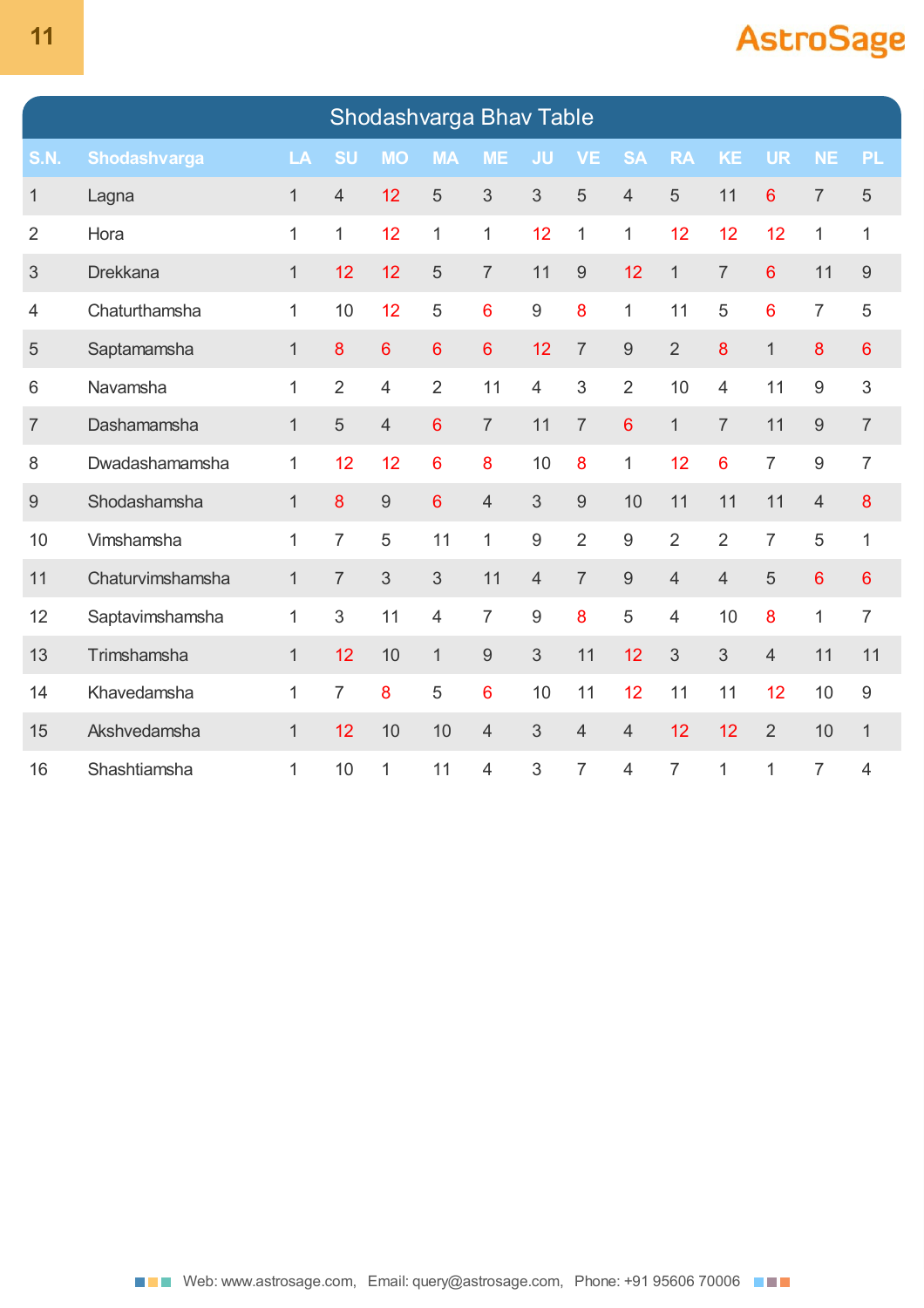### Shodashvarga Charts







**Drekkana Siblings Chaturthamsha Luck**

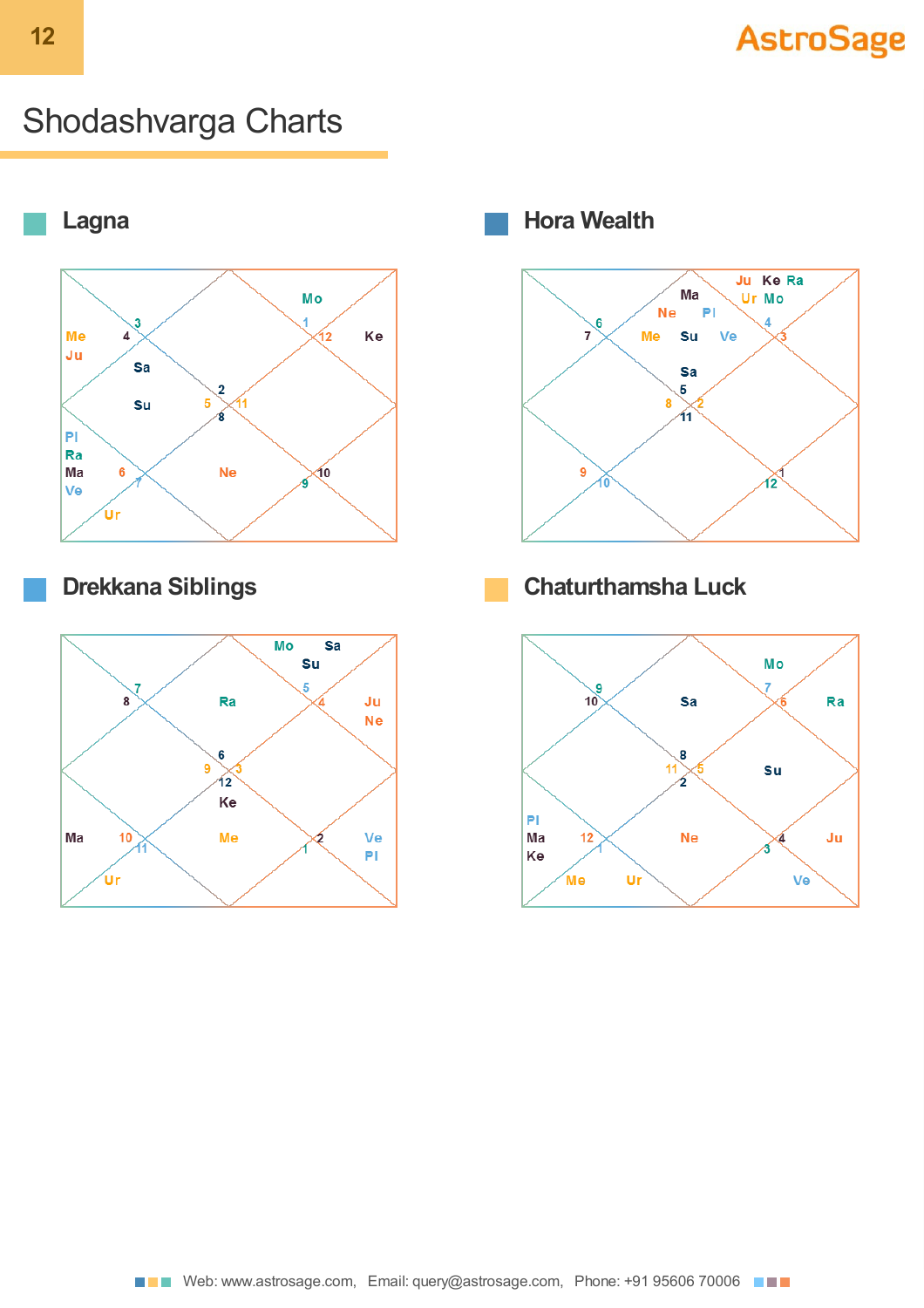

### **Saptamamsha Children Navamsha Spouse**







### **Dashamamsha Profession Dwadashamamsha Parents**

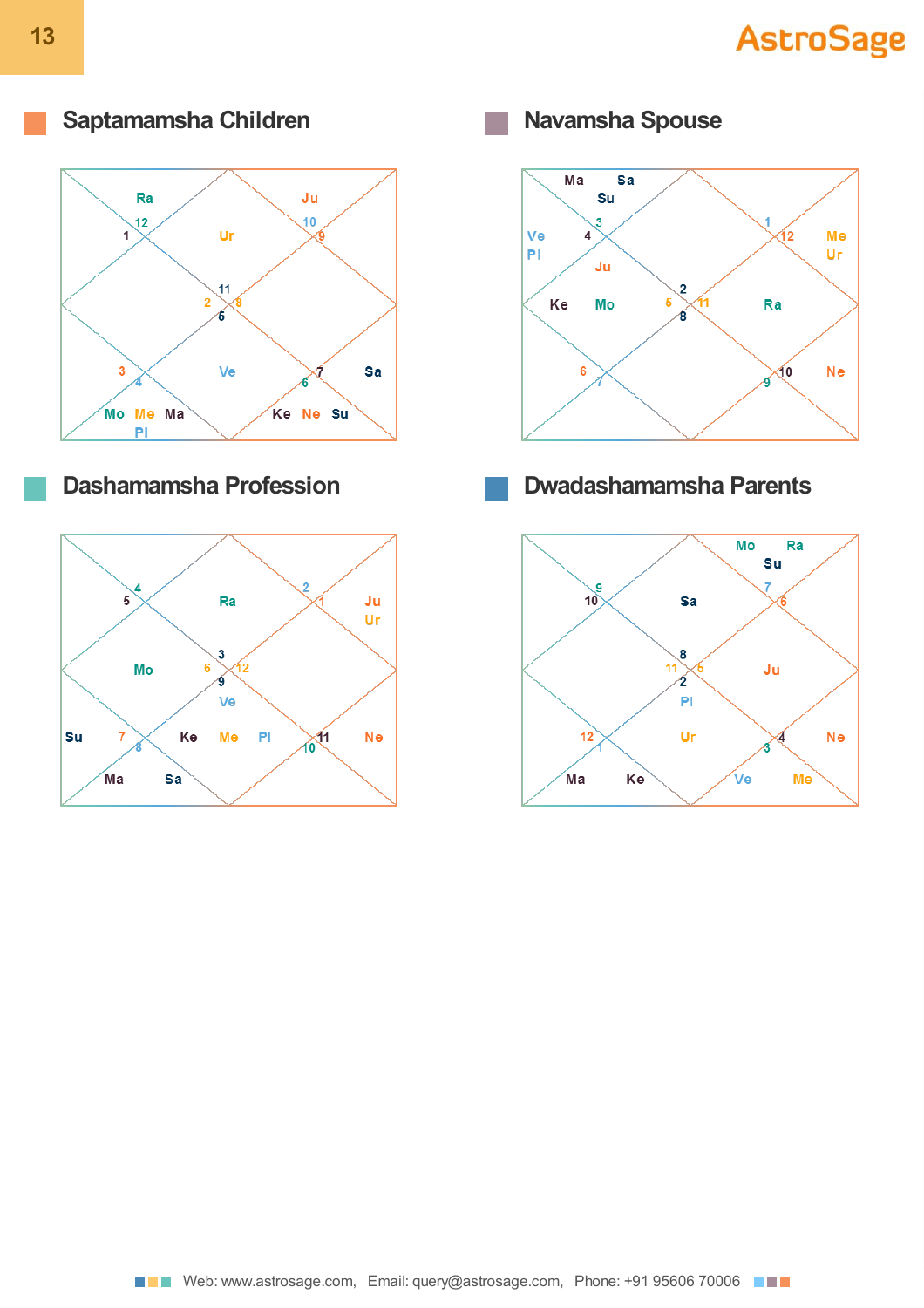**14**





**Shodashamsha Vehicles Vimshamsha Religious Inclinations**



### **Saptavimshmsha Strength Chaturvimshamsha Education**

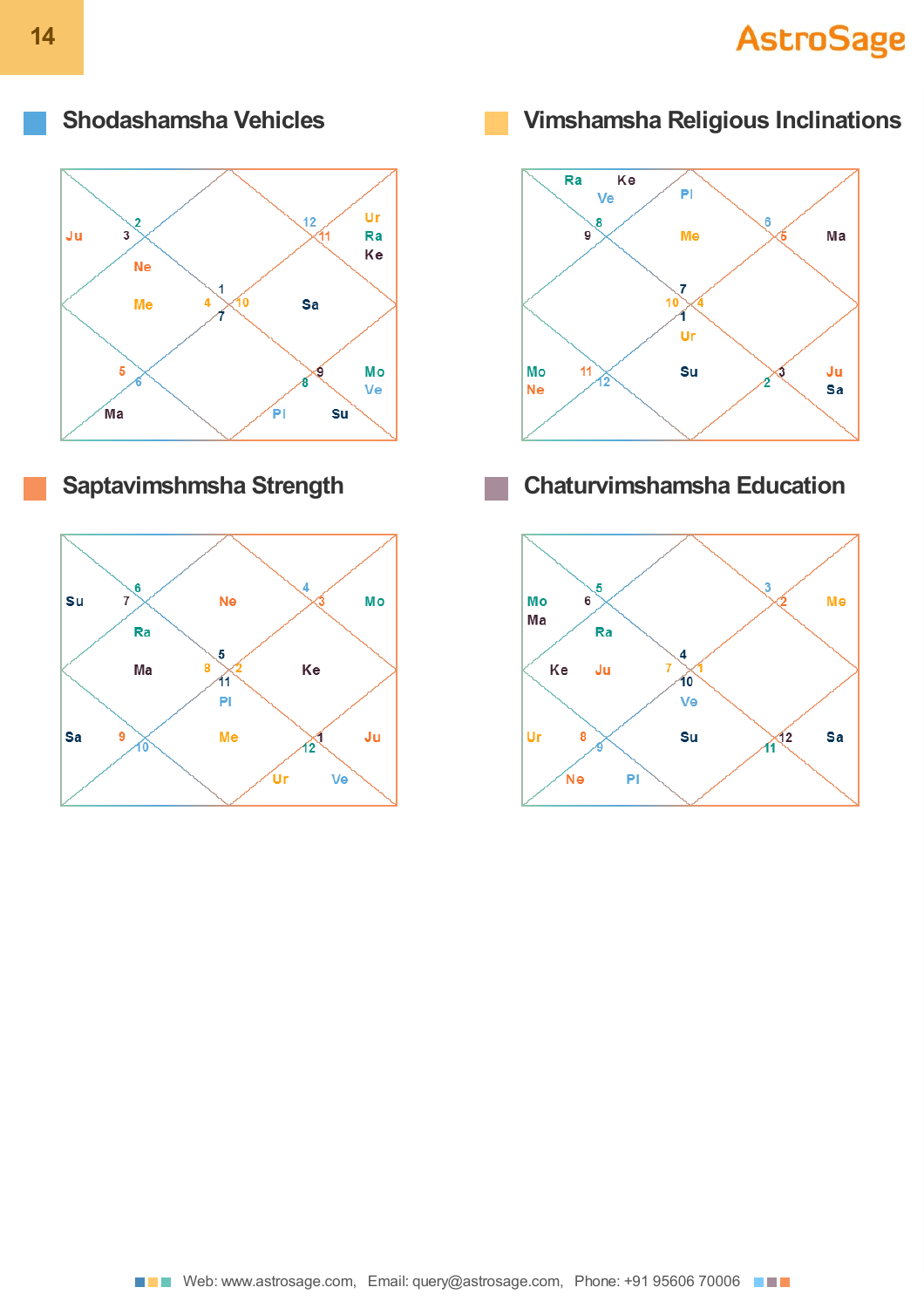



### **Akshvedamsha General Well Being Shashtiamsha General Well Being**



**Trimshamsha Misfortune Khavedamsha Auspicious Result**



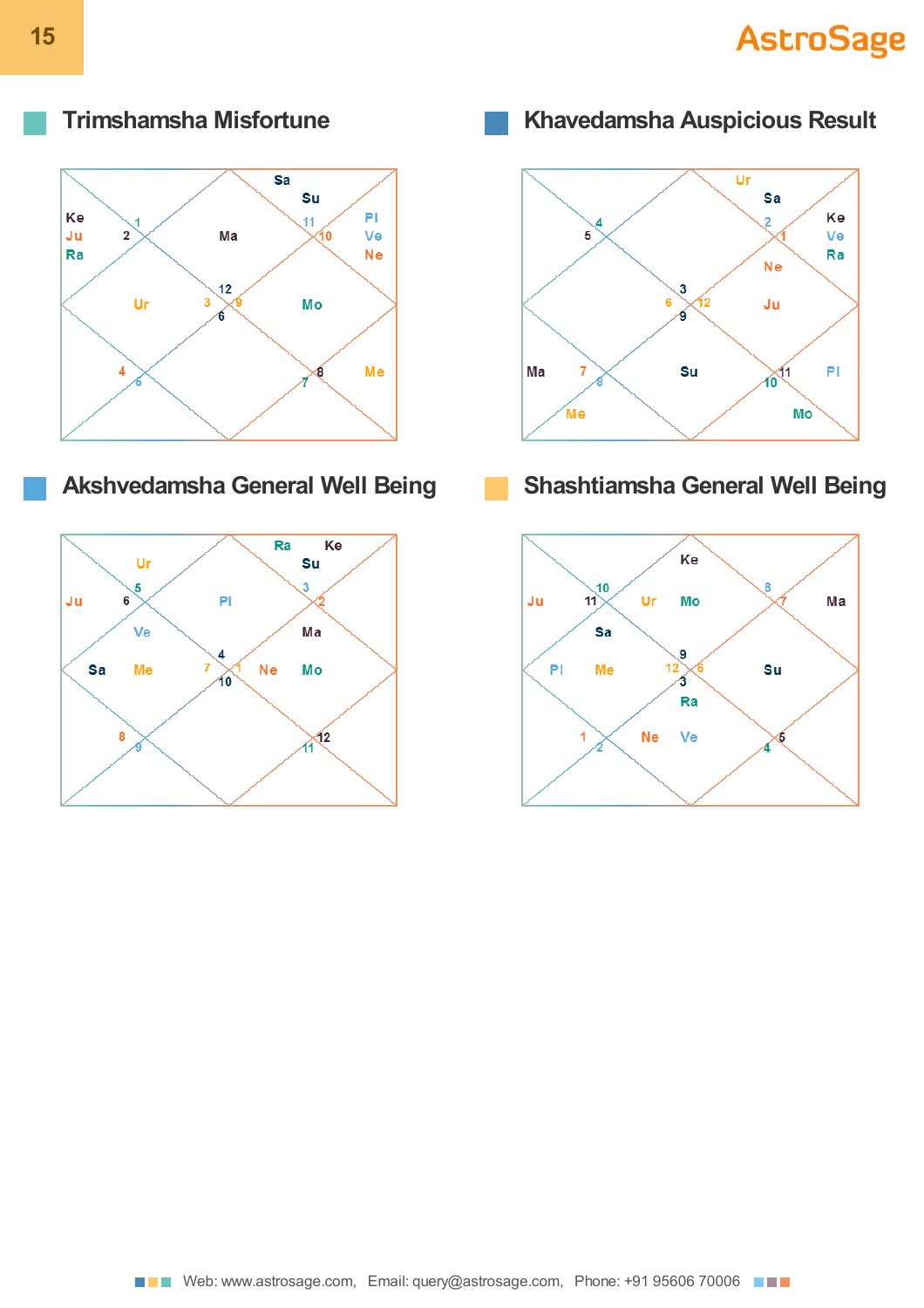### Shad Bala & Bhav Bala Tables

Shadbala is a method in Vedic astrology that gives quick insight in the strength of planets and the houses. 'Shad' in Sanskrit means 'Six' and hence Shadbala consists of 6 different sources of strength. Shadbala calculation is a laborious process but thanks to computers one can get these strength calcualtions by just one mouse click. Shadbala method gives a value to each planet and each house. The more points a planet and a house gets in Shadbala the stronger it is.

| <b>Shad Bala Tables</b>  |                  |                |                |                  |                |                |                  |  |  |  |  |  |
|--------------------------|------------------|----------------|----------------|------------------|----------------|----------------|------------------|--|--|--|--|--|
|                          | <b>Sun</b>       | <b>Moon</b>    | <b>Mars</b>    | <b>Mercury</b>   | <b>Jupiter</b> | <b>Venus</b>   | <b>Saturn</b>    |  |  |  |  |  |
| Ochcha Bala              | 21.1             | 54.46          | 16.89          | 44.43            | 59.64          | 1.44           | 36.66            |  |  |  |  |  |
| Saptavargaja Bala        | 144.38           | 97.5           | 112.5          | 90.0             | 135.0          | 114.38         | 88.13            |  |  |  |  |  |
| Ojayugmarasyamsa Bala    | 30               | $\overline{0}$ | 15             | $\overline{0}$   | 15             | 30             | 30               |  |  |  |  |  |
| Kendra Bala              | 60               | 15             | 30             | 15               | 15             | 30             | 60               |  |  |  |  |  |
| Drekkana Bala            | $\mathbf{1}$     | $\mathbf{1}$   | $\mathbf{1}$   | $\mathbf{1}$     | $\mathbf{1}$   | $\mathbf{1}$   | $\mathbf{1}$     |  |  |  |  |  |
| <b>Total Sthan Bala</b>  | 270.47           | 166.96         | 174.39         | 149.43           | 239.64         | 190.82         | 214.78           |  |  |  |  |  |
| <b>Total Dig Bala</b>    | 2.63             | 25.86          | 16.62          | 35.74            | 43.86          | 42.04          | 28.15            |  |  |  |  |  |
| Nathonnatha Bala         | 2.55             | 57.45          | 57.45          | 60.0             | 2.55           | 2.55           | 57.45            |  |  |  |  |  |
| Paksha Bala              | 23.23            | 23.23          | 23.23          | 36.77            | 36.77          | 36.77          | 23.23            |  |  |  |  |  |
| Thribhaga Bala           | 0                | $\mathbf 0$    | $\mathbf 0$    | $\mathbf 0$      | 60             | 60             | $\boldsymbol{0}$ |  |  |  |  |  |
| Abda Bala                | 15               | $\mathbf 0$    | $\overline{0}$ | $\overline{0}$   | $\overline{0}$ | $\overline{0}$ | $\boldsymbol{0}$ |  |  |  |  |  |
| Masa Bala                | 0                | $\mathbf 0$    | $\overline{0}$ | $\mathbf 0$      | $\mathbf 0$    | 30             | $\mathbf 0$      |  |  |  |  |  |
| Vara Bala                | $\boldsymbol{0}$ | $\mathbf 0$    | $\mathbf 0$    | 45               | $\overline{0}$ | $\overline{0}$ | $\boldsymbol{0}$ |  |  |  |  |  |
| Hora Bala                | $\mathbf 0$      | $\mathbf 0$    | $\mathbf 0$    | $\mathbf 0$      | 60             | $\mathbf 0$    | $\mathbf 0$      |  |  |  |  |  |
| Ayana Bala               | 89.04            | 11.22          | 23.85          | 48.04            | 56.32          | 21.87          | 17.02            |  |  |  |  |  |
| <b>Yuddha Bala</b>       | $\boldsymbol{0}$ | 0              | $\overline{0}$ | $\boldsymbol{0}$ | $\overline{0}$ | 0              | $\boldsymbol{0}$ |  |  |  |  |  |
| <b>Total Kala Bala</b>   | 129.81           | 91.9           | 104.53         | 189.81           | 215.64         | 151.19         | 97.7             |  |  |  |  |  |
| <b>Total Chesta Bala</b> | 39.91            | 36.77          | 19.68          | 44.21            | 12.46          | 37.71          | 0.1              |  |  |  |  |  |
| Total Naisargeka Bala    | 60.0             | 51.42          | 17.16          | 25.74            | 34.26          | 42.84          | 8.58             |  |  |  |  |  |
| <b>Total Drik Bala</b>   | 9.06             | $-5.06$        | 8.55           | 9.76             | 8.63           | 11.05          | 9.06             |  |  |  |  |  |
| <b>Total Shad Bala</b>   | 511.89           | 367.86         | 340.93         | 454.69           | 554.49         | 475.66         | 358.37           |  |  |  |  |  |
| Shadbala In Rupas        | 8.53             | 6.13           | 5.68           | 7.58             | 9.24           | 7.93           | 5.97             |  |  |  |  |  |

**NAME Web: www.astrosage.com, Email: query@astrosage.com, Phone: +91 95606 70006 NAME**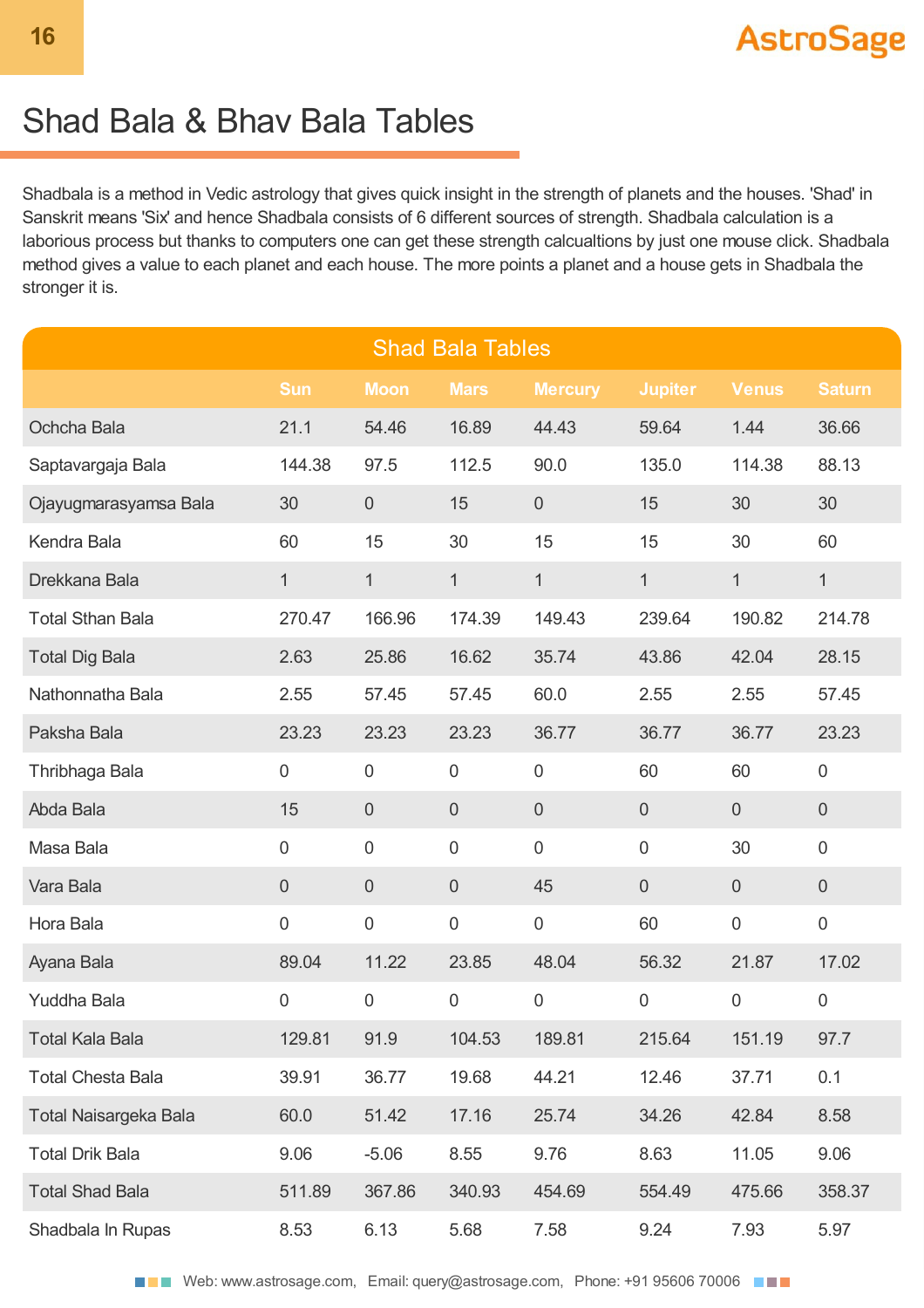|                             | <b>Sun</b> | <b>Moon</b> | <b>Mars</b> | <b>Mercury</b> | <b>Jupiter</b> | <b>Venus</b>  | <b>Saturn</b>  |
|-----------------------------|------------|-------------|-------------|----------------|----------------|---------------|----------------|
| <b>Minimum Requirements</b> | 5.0        | 6.0         | 5.0         | 7.0            | 6.5            | 5.5           | 5.0            |
| Ratio                       | 1.71       | 1.02        | 1.14        | 1.08           | 1.42           | 1.44          | 1.19           |
| <b>Relative Rank</b>        |            |             | 5           | 6              | 3              | $\mathcal{P}$ | $\overline{4}$ |
| Ishta Phala                 | 29.02      | 44.75       | 18.23       | 44.32          | 27.26          | 7.37          | 1.91           |
| Kashta Phala                | 27.96      | 11.34       | 41.69       | 15.68          | 4.14           | 36.13         | 37.39          |

|                                                                | <b>Bhav Bala Tables</b> |                |                |        |                |                |                      |                |        |             |        |        |  |  |
|----------------------------------------------------------------|-------------------------|----------------|----------------|--------|----------------|----------------|----------------------|----------------|--------|-------------|--------|--------|--|--|
|                                                                | $\overline{1}$          | $\overline{2}$ | $\overline{3}$ | A      | 5 <sup>5</sup> | 6              | $\overline{7}$       | 8              | 9      | 10          | 11     | 12     |  |  |
| Bhavadhipati 475.66 454.69 367.86 511.89 454.69<br><b>Bala</b> |                         |                |                |        |                |                | 475.66 340.93 554.49 |                | 358.37 | 358.37      | 554.49 | 340.93 |  |  |
| <b>Bhavdig</b><br><b>Bala</b>                                  | 30                      | 50             | 50             | 60     | 20             | 10             | 60                   | 10             | 50     | $\mathbf 0$ | 10     | 40     |  |  |
| <b>Bhavdrishti</b><br><b>Bala</b>                              | $-13.82$                | $-7.81$        | 8.75           | 9.7    | 21.51          | 72.12          | 74.95                | 23.51          | 71.98  | 90.02       | 76.23  | 22.06  |  |  |
| <b>Total Bhav</b><br><b>Bala</b>                               | 491.84                  | 496.88         | 426.61         | 581.59 | 496.2          | 557.77         | 475.88               | 587.99         | 480.35 | 448.39      | 640.72 | 402.99 |  |  |
| <b>Total Bhav</b><br>in Rupas                                  | 8.2                     | 8.28           | 7.11           | 9.69   | 8.27           | 9.3            | 7.93                 | 9.8            | 8.01   | 7.47        | 10.68  | 6.72   |  |  |
| Relative<br>Rank                                               | 7                       | 5              | 11             | 3      | 6              | $\overline{4}$ | $9\,$                | $\overline{2}$ | 8      | 10          | 1      | 12     |  |  |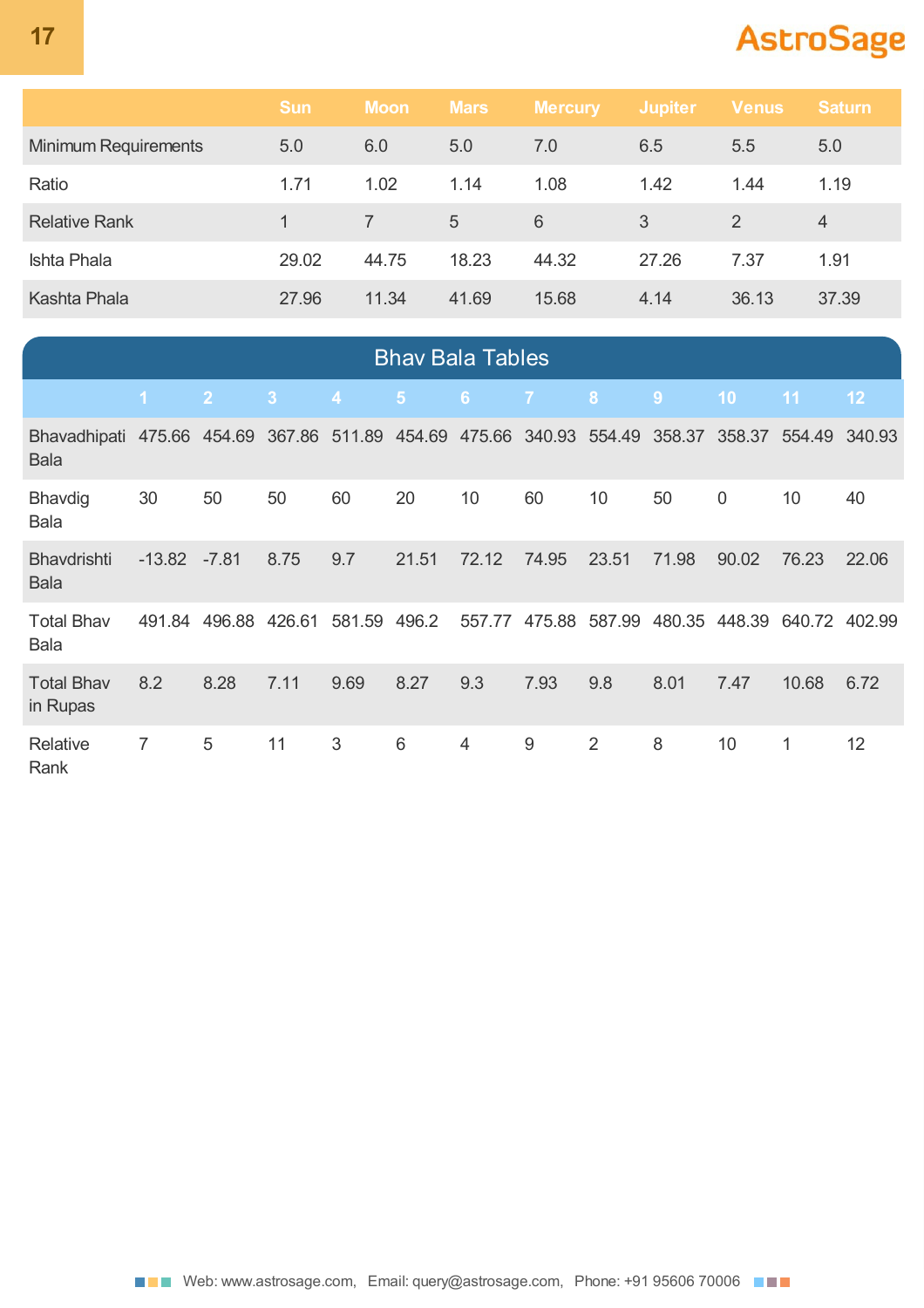

# Ashtakvarga Table

| <b>Sign No</b> | $\blacksquare$ | $\overline{2}$  | 3               | $\overline{\mathbf{4}}$ | $5\phantom{1}$ | $6\phantom{1}6$ | $\overline{7}$ | 8              | 9              | 10             | 11             | 12             |
|----------------|----------------|-----------------|-----------------|-------------------------|----------------|-----------------|----------------|----------------|----------------|----------------|----------------|----------------|
| Sun            | $\overline{5}$ | 5               | 5               | $\overline{2}$          | $\overline{4}$ | $\sqrt{5}$      | $\overline{2}$ | $\overline{4}$ | 3              | 1              | 5              | $\overline{7}$ |
| Moon           | $\mathfrak{S}$ | 5               | $6\phantom{1}6$ | $\sqrt{5}$              | $\overline{0}$ | 2               | 7              | 3              | $\overline{2}$ | 7              | $6\,$          | $\mathfrak{S}$ |
| <b>Mars</b>    | $\overline{4}$ | 5               | 5               | $\mathfrak{S}$          | $\overline{2}$ | 3               | 3              | $\overline{2}$ | $\overline{4}$ | 1              | $\overline{4}$ | $\mathfrak{S}$ |
| Mercury        | 5              | $\overline{7}$  | $6\phantom{1}6$ | $\sqrt{5}$              | 2              | $\sqrt{5}$      | $\sqrt{3}$     | $\overline{4}$ | $6\,$          | $\mathfrak{S}$ | $\overline{4}$ | $\overline{4}$ |
| Jupiter        | $\overline{4}$ | $6\phantom{1}6$ | $\overline{4}$  | $\sqrt{5}$              | $\sqrt{5}$     | $\overline{4}$  | $\,8\,$        | $\mathfrak{S}$ | $\overline{4}$ | $\overline{4}$ | 5              | $\overline{4}$ |
| Venus          | $\overline{4}$ | 7               | $\overline{5}$  | $\sqrt{5}$              | $\mathfrak{S}$ | $\mathfrak{S}$  | $\overline{2}$ | $6\,$          | $\overline{5}$ | 3              | $\mathfrak{S}$ | $6\,$          |
| Saturn         | $\mathbf{1}$   | 4               | $6\phantom{1}$  | $\mathfrak{S}$          | $\overline{4}$ | $\overline{2}$  | $\overline{2}$ | 3              | 3              | $\overline{2}$ | $6\phantom{1}$ | 3              |
| Total          | 26             | 39              | 37              | 28                      | 20             | 24              | 27             | 25             | 27             | 21             | 33             | 30             |

### **Ashtakvarga Chart**

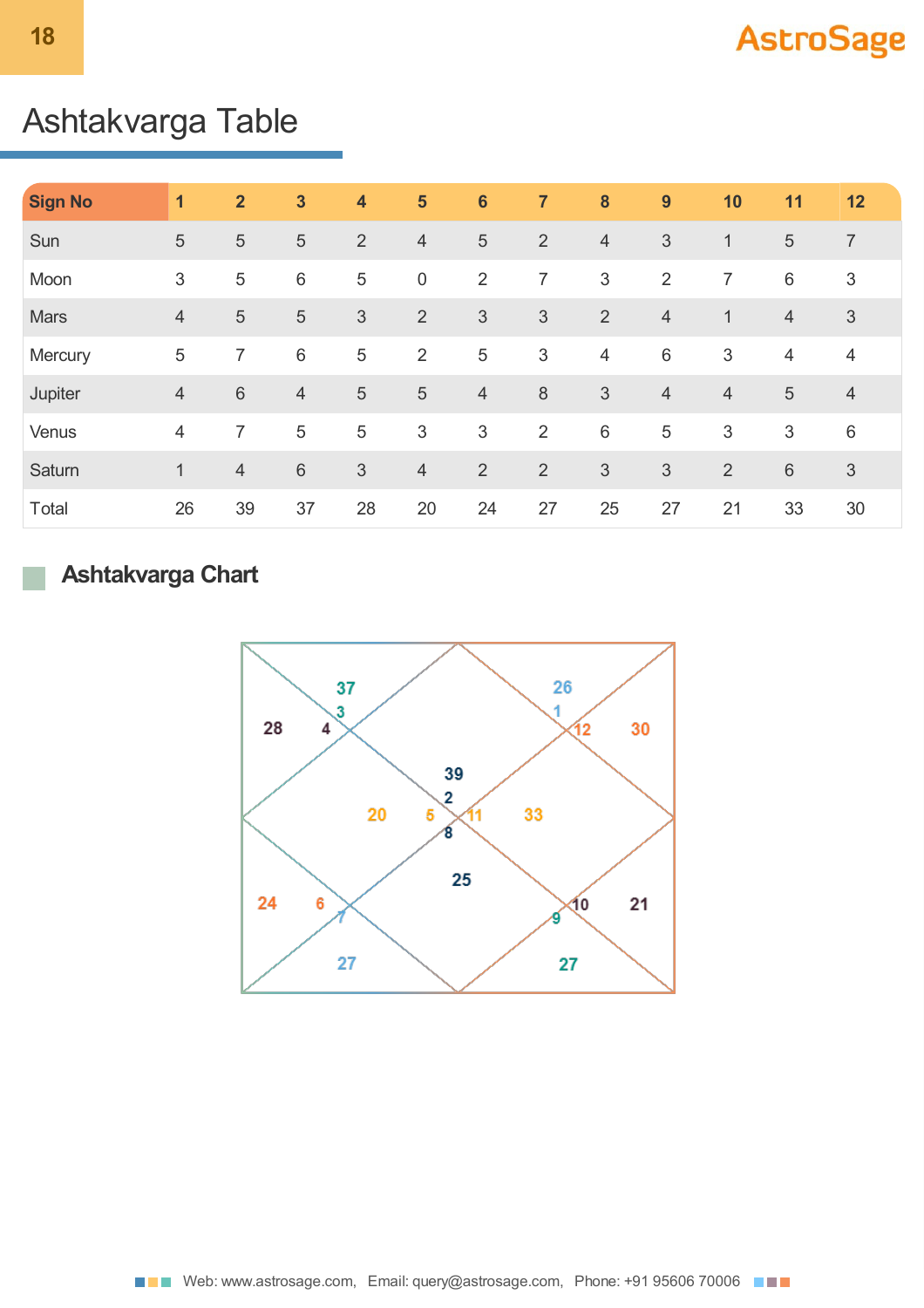# Prastharashtakvarga Tables

|           | Sun              |                  |                  |                |                  |              |                  |                  |                  |                  |                  |                  |                |
|-----------|------------------|------------------|------------------|----------------|------------------|--------------|------------------|------------------|------------------|------------------|------------------|------------------|----------------|
|           | Ar               | Ta               | Gi               | Ca             | Le               | Vi           | Li               | <b>Sc</b>        | Sa               | Ca               | Aq               | Pi               | Total          |
| Sun       | 1                | 1                | $\mathbf{1}$     | $\mathbf 0$    | $\mathbf{1}$     | $\mathbf{1}$ | $\boldsymbol{0}$ | $\mathbf{1}$     | $\boldsymbol{0}$ | $\boldsymbol{0}$ | 1                | 1                | $\,8\,$        |
| Moon      | $\boldsymbol{0}$ | $\boldsymbol{0}$ | $\mathbf{1}$     | $\mathbf 0$    | $\sqrt{0}$       | $\mathbf{1}$ | $\mathbf 0$      | $\mathbf 0$      | $\boldsymbol{0}$ | $\mathbf{1}$     | $\mathbf{1}$     | $\boldsymbol{0}$ | $\overline{4}$ |
| Mars      | $\mathbf{1}$     | $\mathbf{1}$     | $\mathbf{1}$     | $\mathbf{1}$   | $\boldsymbol{0}$ | $\mathbf{1}$ | $\mathbf{1}$     | $\boldsymbol{0}$ | 1                | $\boldsymbol{0}$ | $\boldsymbol{0}$ | $\mathbf 1$      | $\,8\,$        |
| Mercury   | $\mathbf{1}$     | $\mathbf{1}$     | $\mathbf{1}$     | $\mathbf 0$    | $\boldsymbol{0}$ | $\mathbf{1}$ | $\mathbf 0$      | $\mathbf{1}$     | $\mathbf{1}$     | $\mathbf 0$      | $\mathbf 0$      | $\mathbf 1$      | $\overline{7}$ |
| Jupiter   | $\boldsymbol{0}$ | $\mathbf{1}$     | $\boldsymbol{0}$ | $\mathbf 0$    | $\boldsymbol{0}$ | $\mathbf 0$  | $\mathbf 0$      | $\mathbf{1}$     | $\mathbf{1}$     | $\boldsymbol{0}$ | $\boldsymbol{0}$ | $\mathbf 1$      | $\overline{4}$ |
| Venus     | $\boldsymbol{0}$ | $\boldsymbol{0}$ | $\mathbf 0$      | $\mathbf 0$    | $\mathbf{1}$     | $\mathbf 0$  | $\mathbf 0$      | $\mathbf 0$      | $\boldsymbol{0}$ | $\mathbf 0$      | $\mathbf{1}$     | $\mathbf{1}$     | 3              |
| Saturn    | 1                | $\mathbf{1}$     | 1                | $\mathbf 0$    | $\mathbf{1}$     | $\mathbf{1}$ | $\mathbf 0$      | 1                | $\boldsymbol{0}$ | $\mathbf 0$      | $\mathbf 1$      | $\mathbf 1$      | $\,8\,$        |
| Ascendant | $\mathbf{1}$     | $\mathbf 0$      | $\mathbf 0$      | $\mathbf{1}$   | $\mathbf{1}$     | $\mathbf 0$  | $\mathbf{1}$     | $\mathbf 0$      | $\boldsymbol{0}$ | $\mathbf 0$      | $\mathbf{1}$     | $\mathbf 1$      | $\,6\,$        |
| Total     | $\mathbf 5$      | $\sqrt{5}$       | $\mathbf 5$      | $\overline{2}$ | $\overline{4}$   | $\mathbf 5$  | $\overline{2}$   | $\overline{4}$   | 3                | 1                | 5                | $\overline{7}$   |                |

|           |                  |                  |                  |                  |                  | Moon             |                |                  |                  |                |                 |                  |                |
|-----------|------------------|------------------|------------------|------------------|------------------|------------------|----------------|------------------|------------------|----------------|-----------------|------------------|----------------|
|           | Ar               | Ta               | Gi               | Ca               | Le               | Vi               | Li,            | <b>Sc</b>        | Sa               | Ca             | Aq              | Pi               | Total          |
| Sun       | $\boldsymbol{0}$ | $\mathbf 1$      | $\mathbf{1}$     | $\boldsymbol{0}$ | $\boldsymbol{0}$ | $\mathbf 0$      | $\mathbf{1}$   | $\boldsymbol{0}$ | $\boldsymbol{0}$ | $\mathbf{1}$   | 1               | 1                | $6\,$          |
| Moon      | $\mathbf{1}$     | $\mathbf 0$      | $\mathbf{1}$     | $\sqrt{0}$       | $\mathbf 0$      | $\mathbf{1}$     | $\mathbf{1}$   | $\boldsymbol{0}$ | $\mathbf 0$      | $\mathbf{1}$   | $\mathbf 1$     | $\boldsymbol{0}$ | $6\,$          |
| Mars      | $\boldsymbol{0}$ | $\mathbf{1}$     | $\mathbf{1}$     | $\mathbf{1}$     | $\boldsymbol{0}$ | $\boldsymbol{0}$ | $\mathbf{1}$   | $\mathbf{1}$     | $\mathbf 0$      | $\mathbf{1}$   | 1               | $\mathbf 0$      | $\overline{7}$ |
| Mercury   | $\mathbf{1}$     | $\mathbf 1$      | $\boldsymbol{0}$ | $\mathbf{1}$     | $\mathbf 0$      | $\mathbf 1$      | $\mathbf{1}$   | $\mathbf{1}$     | $\mathbf 0$      | $\mathbf{1}$   | $\mathbf 1$     | $\mathbf 0$      | $\,8\,$        |
| Jupiter   | 1                | $\mathbf{1}$     | $\mathbf{1}$     | $\mathbf{1}$     | $\mathbf 0$      | $\mathbf 0$      | $\mathbf{1}$   | $\boldsymbol{0}$ | $\boldsymbol{0}$ | $\mathbf{1}$   | $\mathbf 1$     | $\boldsymbol{0}$ | $\overline{7}$ |
| Venus     | $\boldsymbol{0}$ | $\mathbf{1}$     | $\mathbf{1}$     | $\mathbf{1}$     | $\mathbf 0$      | $\mathbf 0$      | $\mathbf 0$    | $\mathbf{1}$     | $\mathbf{1}$     | $\mathbf{1}$   | $\mathbf 0$     | $\mathbf{1}$     | $\overline{7}$ |
| Saturn    | $\boldsymbol{0}$ | $\boldsymbol{0}$ | $\mathbf{1}$     | $\boldsymbol{0}$ | $\boldsymbol{0}$ | $\mathbf 0$      | $\mathbf{1}$   | $\boldsymbol{0}$ | 1                | 1              | $\mathbf 0$     | $\mathbf 0$      | $\overline{4}$ |
| Ascendant | $\boldsymbol{0}$ | $\mathbf 0$      | $\boldsymbol{0}$ | $\mathbf{1}$     | $\mathbf 0$      | $\mathbf 0$      | $\mathbf{1}$   | $\boldsymbol{0}$ | $\boldsymbol{0}$ | $\mathbf 0$    | $\mathbf{1}$    | $\mathbf{1}$     | $\overline{4}$ |
| Total     | $\mathfrak{S}$   | $\mathbf 5$      | $\,6\,$          | $\mathbf 5$      | $\boldsymbol{0}$ | $\overline{2}$   | $\overline{7}$ | $\mathfrak{S}$   | $\overline{2}$   | $\overline{7}$ | $6\phantom{1}6$ | 3                |                |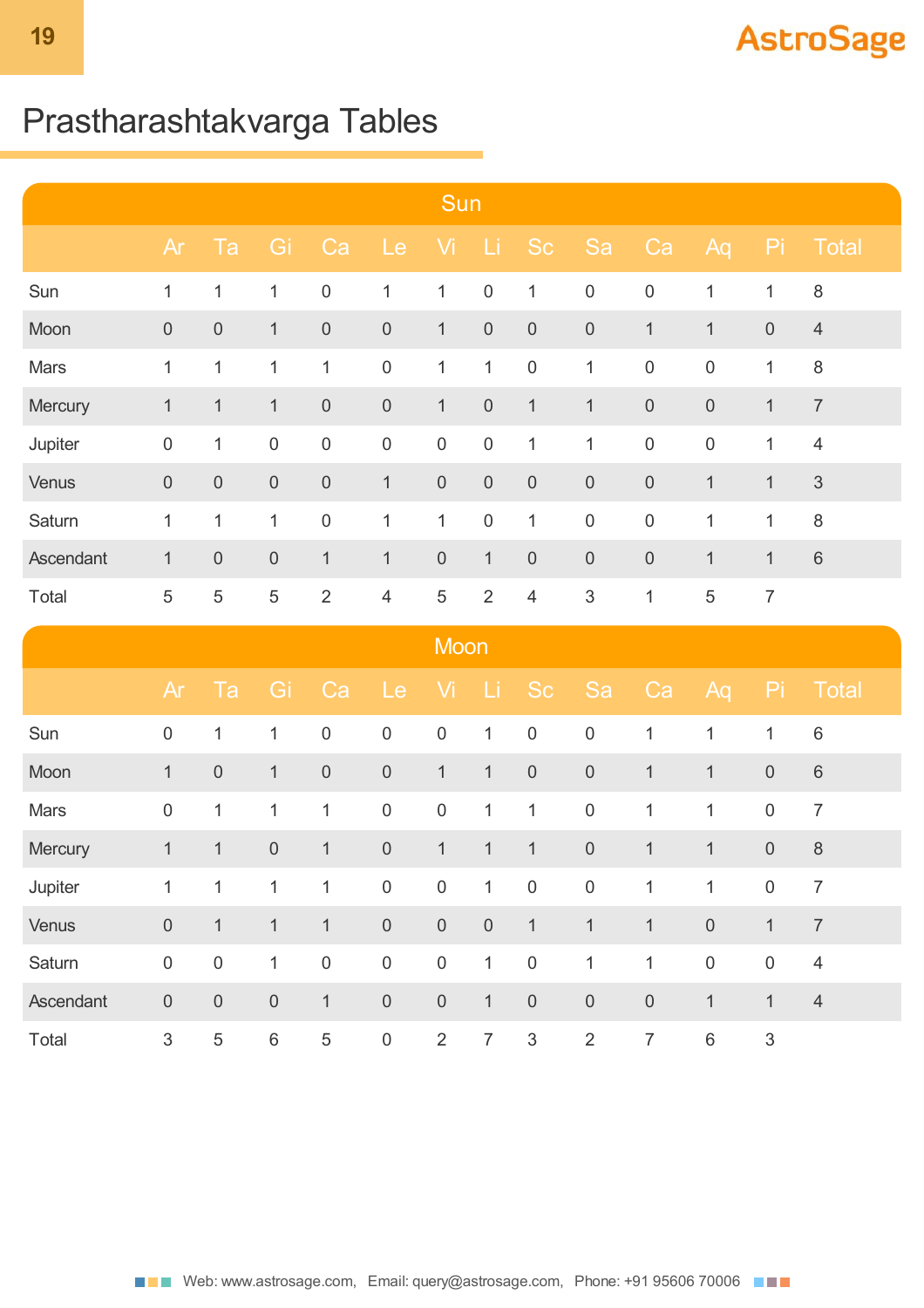|                                   |                  |                  |                  |              |                | <b>Mars</b>      |                  |                  |                |                  |                  |              |                |  |  |  |
|-----------------------------------|------------------|------------------|------------------|--------------|----------------|------------------|------------------|------------------|----------------|------------------|------------------|--------------|----------------|--|--|--|
|                                   | Ar               | Ta               | Gi               | Ca           | Le             | Vi               | -Li              | <b>Sc</b>        | Sa             | Ca               | Aq               | Pi           | <u>Total</u>   |  |  |  |
| Sun                               | $\boldsymbol{0}$ | 1                | 1                | $\mathbf 0$  | $\mathbf 0$    | $\mathbf 0$      | $\mathbf 1$      | $\boldsymbol{0}$ | $\mathbf{1}$   | 1                | $\mathbf 0$      | $\mathbf 0$  | $\sqrt{5}$     |  |  |  |
| Moon                              | $\boldsymbol{0}$ | $\boldsymbol{0}$ | $\mathbf{1}$     | $\mathbf 0$  | $\,0\,$        | $\mathbf{1}$     | $\mathbf 0$      | $\boldsymbol{0}$ | $\mathbf 0$    | $\boldsymbol{0}$ | $\mathbf{1}$     | $\mathbf 0$  | $\mathfrak{Z}$ |  |  |  |
| Mars                              | 1                | $\boldsymbol{0}$ | 1                | $\mathbf 1$  | $\mathbf 0$    | $\mathbf{1}$     | 1                | $\mathbf 0$      | 1              | $\mathbf 0$      | $\boldsymbol{0}$ | $\mathbf 1$  | $\overline{7}$ |  |  |  |
| Mercury                           | $\boldsymbol{0}$ | $\mathbf{1}$     | $\boldsymbol{0}$ | $\mathbf 0$  | $\mathbf 0$    | $\mathbf{1}$     | $\mathbf 0$      | $\mathbf{1}$     | $\mathbf{1}$   | $\mathbf 0$      | $\mathbf 0$      | $\mathbf 0$  | $\overline{4}$ |  |  |  |
| Jupiter                           | 1                | 1                | 1                | $\mathbf 0$  | $\mathbf 0$    | $\boldsymbol{0}$ | $\mathbf 0$      | $\mathbf 0$      | 1              | $\boldsymbol{0}$ | $\mathbf 0$      | $\mathbf 0$  | $\overline{4}$ |  |  |  |
| Venus                             | $\mathbf{1}$     | $\boldsymbol{0}$ | $\boldsymbol{0}$ | $\mathbf 1$  | $\mathbf 1$    | $\mathbf 0$      | $\theta$         | $\mathbf 0$      | $\mathbf 0$    | $\mathbf 0$      | $\mathbf{1}$     | $\mathbf 0$  | $\overline{4}$ |  |  |  |
| Saturn                            | 1                | $\mathbf{1}$     | 1                | $\mathbf 0$  | $\mathbf{1}$   | $\mathbf 0$      | $\boldsymbol{0}$ | $\mathbf{1}$     | $\overline{0}$ | $\mathbf 0$      | $\mathbf{1}$     | $\mathbf{1}$ | $\overline{7}$ |  |  |  |
| Ascendant                         | $\boldsymbol{0}$ | $\mathbf{1}$     | $\mathbf 0$      | $\mathbf{1}$ | $\mathbf 0$    | $\mathbf 0$      | $\mathbf{1}$     | $\mathbf 0$      | $\mathbf 0$    | $\mathbf 0$      | $\mathbf{1}$     | $\mathbf{1}$ | $\overline{5}$ |  |  |  |
| Total<br><b>Contract Contract</b> | $\overline{4}$   | 5                | $\mathbf 5$      | $\sqrt{3}$   | $\overline{2}$ | $\sqrt{3}$       | 3                | $\overline{2}$   | $\overline{4}$ | 1                | $\overline{4}$   | $\sqrt{3}$   |                |  |  |  |

|           | Mercury          |                  |                  |              |                |                  |                  |                |              |                  |                  |                  |                |  |
|-----------|------------------|------------------|------------------|--------------|----------------|------------------|------------------|----------------|--------------|------------------|------------------|------------------|----------------|--|
|           | Ar               | Ta               | Gi               | Ca           | Le             | Vi               | Li.              | Sc             | Sa           | Ca               | Aq               | Pi               | Total          |  |
| Sun       | $\mathbf{1}$     | $\boldsymbol{0}$ | $\mathbf{1}$     | $\mathbf{1}$ | $\mathbf 0$    | $\boldsymbol{0}$ | $\mathbf 0$      | $\mathbf 0$    | 1            | $\mathbf{1}$     | $\boldsymbol{0}$ | $\boldsymbol{0}$ | $\sqrt{5}$     |  |
| Moon      | $\boldsymbol{0}$ | $\mathbf{1}$     | $\boldsymbol{0}$ | $\mathbf{1}$ | $\mathbf 0$    | $\mathbf{1}$     | $\mathbf 0$      | $\mathbf{1}$   | $\mathbf 0$  | $\mathbf{1}$     | $\mathbf{1}$     | $\mathbf 0$      | $\,6\,$        |  |
| Mars      | 1                | $\mathbf 1$      | $\mathbf{1}$     | $\mathbf{1}$ | $\mathbf 0$    | 1                | $\mathbf{1}$     | $\mathbf 0$    | 1            | $\boldsymbol{0}$ | $\boldsymbol{0}$ | 1                | $\,8\,$        |  |
| Mercury   | $\mathbf{1}$     | 1                | $\mathbf{1}$     | $\mathbf{1}$ | $\mathbf 0$    | $\mathbf{1}$     | $\boldsymbol{0}$ | $\mathbf{1}$   | $\mathbf{1}$ | $\mathbf 0$      | $\mathbf 0$      | $\mathbf{1}$     | 8              |  |
| Jupiter   | $\boldsymbol{0}$ | 1                | $\mathbf{1}$     | $\mathbf 0$  | $\mathbf 0$    | $\boldsymbol{0}$ | $\mathbf 0$      | $\mathbf 0$    | 1            | $\boldsymbol{0}$ | 1                | $\mathbf 0$      | $\overline{4}$ |  |
| Venus     | $\mathbf{1}$     | $\mathbf{1}$     | $\mathbf 0$      | $\mathbf{1}$ | $\mathbf 0$    | $\mathbf{1}$     | $\mathbf{1}$     | $\mathbf{1}$   | $\mathbf{1}$ | $\mathbf{1}$     | $\mathbf 0$      | $\mathbf 0$      | 8              |  |
| Saturn    | 1                | $\mathbf{1}$     | $\mathbf{1}$     | $\mathbf 0$  | $\mathbf{1}$   | $\mathbf 1$      | $\mathbf 0$      | $\mathbf{1}$   | $\mathbf 0$  | $\boldsymbol{0}$ | 1                | 1                | $\,8\,$        |  |
| Ascendant | $\boldsymbol{0}$ | $\mathbf{1}$     | $\mathbf{1}$     | $\mathbf 0$  | $\mathbf{1}$   | $\mathbf 0$      | $\mathbf{1}$     | $\mathbf 0$    | $\mathbf{1}$ | $\mathbf 0$      | $\mathbf{1}$     | $\mathbf{1}$     | $\overline{7}$ |  |
| Total     | 5                | $\overline{7}$   | $\,6\,$          | $\sqrt{5}$   | $\overline{2}$ | 5                | $\sqrt{3}$       | $\overline{4}$ | $6\,$        | $\sqrt{3}$       | $\overline{4}$   | $\overline{4}$   |                |  |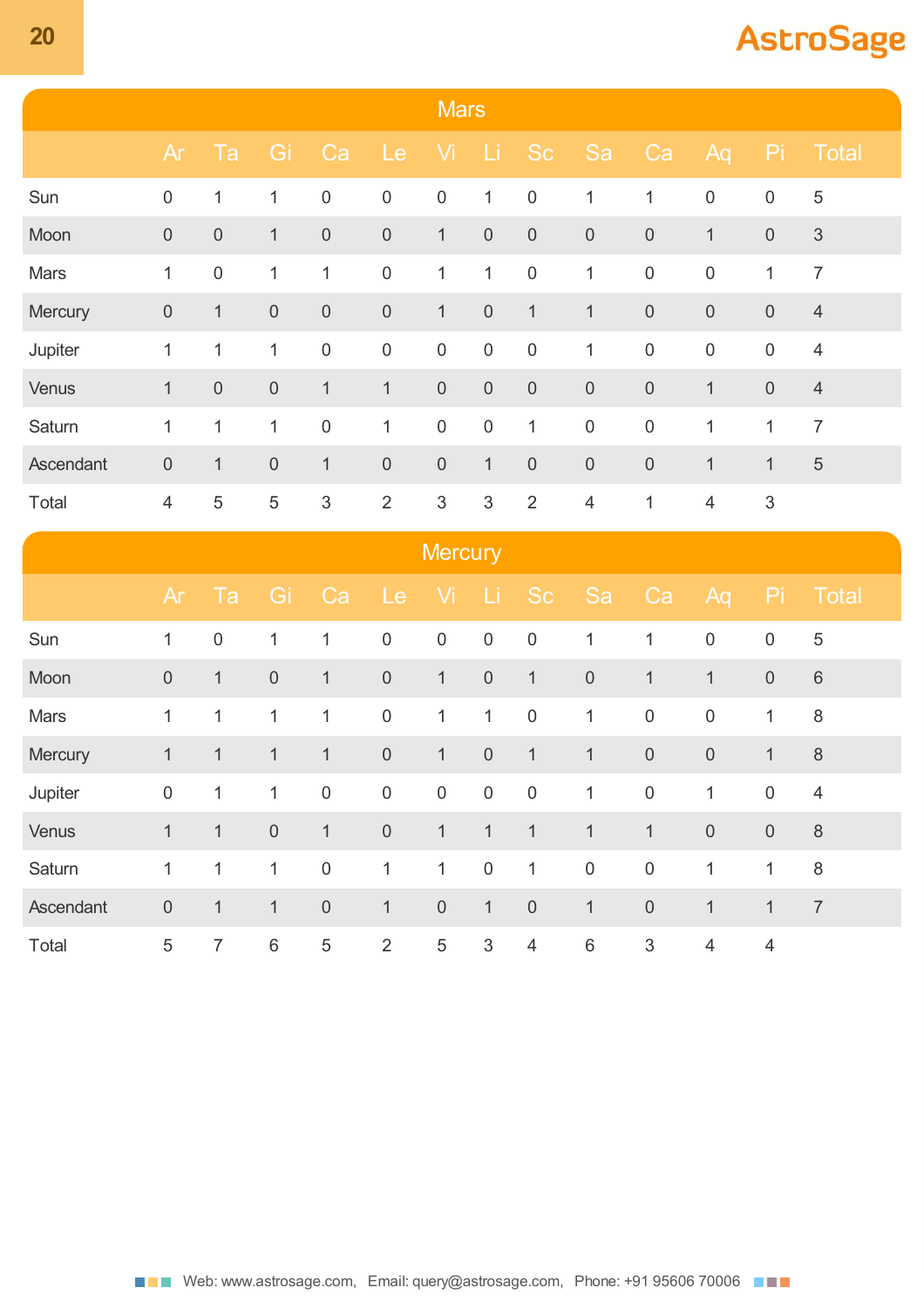| <b>Jupiter</b> |                  |                  |                  |              |                  |                  |              |                  |                  |                |              |                |                  |
|----------------|------------------|------------------|------------------|--------------|------------------|------------------|--------------|------------------|------------------|----------------|--------------|----------------|------------------|
|                | Ar               | Ta               | Gi               | Ca           | Le               | - Vi             | - Li         | Sc               | <b>ASa</b>       | Ca             | Aq           | Pi             | ∣ Total,         |
| Sun            | 1                | 1                | 1                | $\mathbf 0$  | 1                | 1                | 1            | 1                | $\boldsymbol{0}$ | $\mathbf 0$    | 1            | 1              | $\boldsymbol{9}$ |
| Moon           | $\boldsymbol{0}$ | $\mathbf{1}$     | $\boldsymbol{0}$ | $\mathbf 0$  | $\mathbf{1}$     | $\boldsymbol{0}$ | $\mathbf{1}$ | $\mathbf 0$      | $\mathbf{1}$     | $\mathbf 0$    | $\mathbf{1}$ | $\mathbf 0$    | $\sqrt{5}$       |
| Mars           | $\mathbf 1$      | $\boldsymbol{0}$ | $\mathbf{1}$     | $\mathbf{1}$ | $\boldsymbol{0}$ | $\mathbf{1}$     | $\mathbf{1}$ | $\mathbf 0$      | 1                | $\mathbf 0$    | $\mathbf 0$  | 1              | $\overline{7}$   |
| Mercury        | $\mathbf{1}$     | $\mathbf{1}$     | $\boldsymbol{0}$ | $\mathbf{1}$ | $\mathbf{1}$     | $\mathbf 0$      | $\mathbf{1}$ | $\mathbf{1}$     | $\mathbf{1}$     | $\mathbf 0$    | $\mathbf 0$  | $\mathbf{1}$   | 8                |
| Jupiter        | $\mathbf 1$      | $\mathbf{1}$     | $\boldsymbol{0}$ | $\mathbf{1}$ | $\mathbf{1}$     | $\mathbf{1}$     | $\mathbf{1}$ | $\mathbf 0$      | $\mathbf 0$      | 1              | $\mathbf{1}$ | $\mathbf 0$    | 8                |
| Venus          | $\boldsymbol{0}$ | $\mathbf{1}$     | $\mathbf{1}$     | $\mathbf{1}$ | $\boldsymbol{0}$ | $\mathbf 0$      | $\mathbf{1}$ | $\mathbf 0$      | $\mathbf 0$      | $\mathbf{1}$   | $\mathbf{1}$ | $\mathbf 0$    | $6\,$            |
| Saturn         | $\boldsymbol{0}$ | $\boldsymbol{0}$ | $\mathbf 0$      | $\mathbf{1}$ | $\boldsymbol{0}$ | $\boldsymbol{0}$ | $\mathbf{1}$ | $\boldsymbol{0}$ | $\mathbf{1}$     | $\mathbf{1}$   | $\mathbf 0$  | $\mathbf 0$    | $\overline{4}$   |
| Ascendant      | $\boldsymbol{0}$ | $\mathbf{1}$     | $\mathbf{1}$     | $\mathbf 0$  | $\mathbf{1}$     | $\mathbf{1}$     | $\mathbf{1}$ | $\mathbf{1}$     | $\theta$         | $\mathbf{1}$   | $\mathbf{1}$ | $\mathbf{1}$   | 9                |
| Total          | $\overline{4}$   | $\,6\,$          | $\overline{4}$   | $\sqrt{5}$   | $\sqrt{5}$       | $\overline{4}$   | $\,8\,$      | $\sqrt{3}$       | $\overline{4}$   | $\overline{4}$ | $\mathbf 5$  | $\overline{4}$ |                  |

|           | <b>Venus</b>     |                  |                  |                  |                |                |                  |                  |                  |                  |                  |                 |                  |
|-----------|------------------|------------------|------------------|------------------|----------------|----------------|------------------|------------------|------------------|------------------|------------------|-----------------|------------------|
|           | Ar               | Ta               | <b>Gi</b>        | Ca               | Le             | Vi.            | Li Sc            |                  | Sa               | Ca               | Aq               | Pi              | Total            |
| Sun       | $\boldsymbol{0}$ | $\boldsymbol{0}$ | 1                | 1                | $\mathbf 0$    | $\mathbf 0$    | $\boldsymbol{0}$ | $\boldsymbol{0}$ | $\boldsymbol{0}$ | $\mathbf 0$      | $\boldsymbol{0}$ | 1               | $\mathfrak{S}$   |
| Moon      | $\mathbf{1}$     | $\mathbf 1$      | $\mathbf{1}$     | $\mathbf{1}$     | $\mathbf{1}$   | $\mathbf 0$    | $\boldsymbol{0}$ | $\mathbf{1}$     | $\mathbf{1}$     | $\mathbf 0$      | $\mathbf{1}$     | $\mathbf 1$     | $9$              |
| Mars      | $\boldsymbol{0}$ | $\mathbf{1}$     | $\boldsymbol{0}$ | $\mathbf{1}$     | $\mathbf{1}$   | $\mathbf 0$    | $\boldsymbol{0}$ | $\mathbf{1}$     | $\boldsymbol{0}$ | 1                | $\mathbf{1}$     | $\mathbf 0$     | $\,6\,$          |
| Mercury   | $\boldsymbol{0}$ | $\mathbf{1}$     | $\boldsymbol{0}$ | $\boldsymbol{0}$ | $\mathbf 0$    | $\mathbf{1}$   | $\mathbf 0$      | $\mathbf{1}$     | $\mathbf{1}$     | $\mathbf 0$      | $\mathbf 0$      | $\mathbf{1}$    | $\sqrt{5}$       |
| Jupiter   | 1                | $\mathbf 1$      | $\boldsymbol{0}$ | $\boldsymbol{0}$ | $\mathbf 0$    | $\mathbf 0$    | $\boldsymbol{0}$ | $\mathbf{1}$     | $\boldsymbol{0}$ | $\boldsymbol{0}$ | 1                | 1               | $\sqrt{5}$       |
| Venus     | $\mathbf{1}$     | $\mathbf{1}$     | $\mathbf{1}$     | $\mathbf{1}$     | $\mathbf 0$    | $\mathbf{1}$   | $\mathbf{1}$     | $\mathbf{1}$     | $\mathbf{1}$     | $\mathbf{1}$     | $\mathbf 0$      | $\overline{0}$  | $\boldsymbol{9}$ |
| Saturn    | 1                | $\mathbf{1}$     | 1                | $\boldsymbol{0}$ | $\mathbf 0$    | $\mathbf 0$    | $\mathbf 1$      | $\mathbf 1$      | 1                | $\boldsymbol{0}$ | $\boldsymbol{0}$ | 1               | $\overline{7}$   |
| Ascendant | $\boldsymbol{0}$ | $\mathbf{1}$     | $\mathbf{1}$     | $\mathbf{1}$     | $\mathbf{1}$   | $\mathbf{1}$   | $\mathbf 0$      | $\overline{0}$   | $\mathbf{1}$     | $\mathbf{1}$     | $\mathbf 0$      | $\mathbf{1}$    | $8\,$            |
| Total     | $\overline{4}$   | $\overline{7}$   | 5                | 5                | $\mathfrak{S}$ | $\mathfrak{S}$ | 2                | $6\,$            | 5                | $\mathfrak{S}$   | 3                | $6\phantom{1}6$ |                  |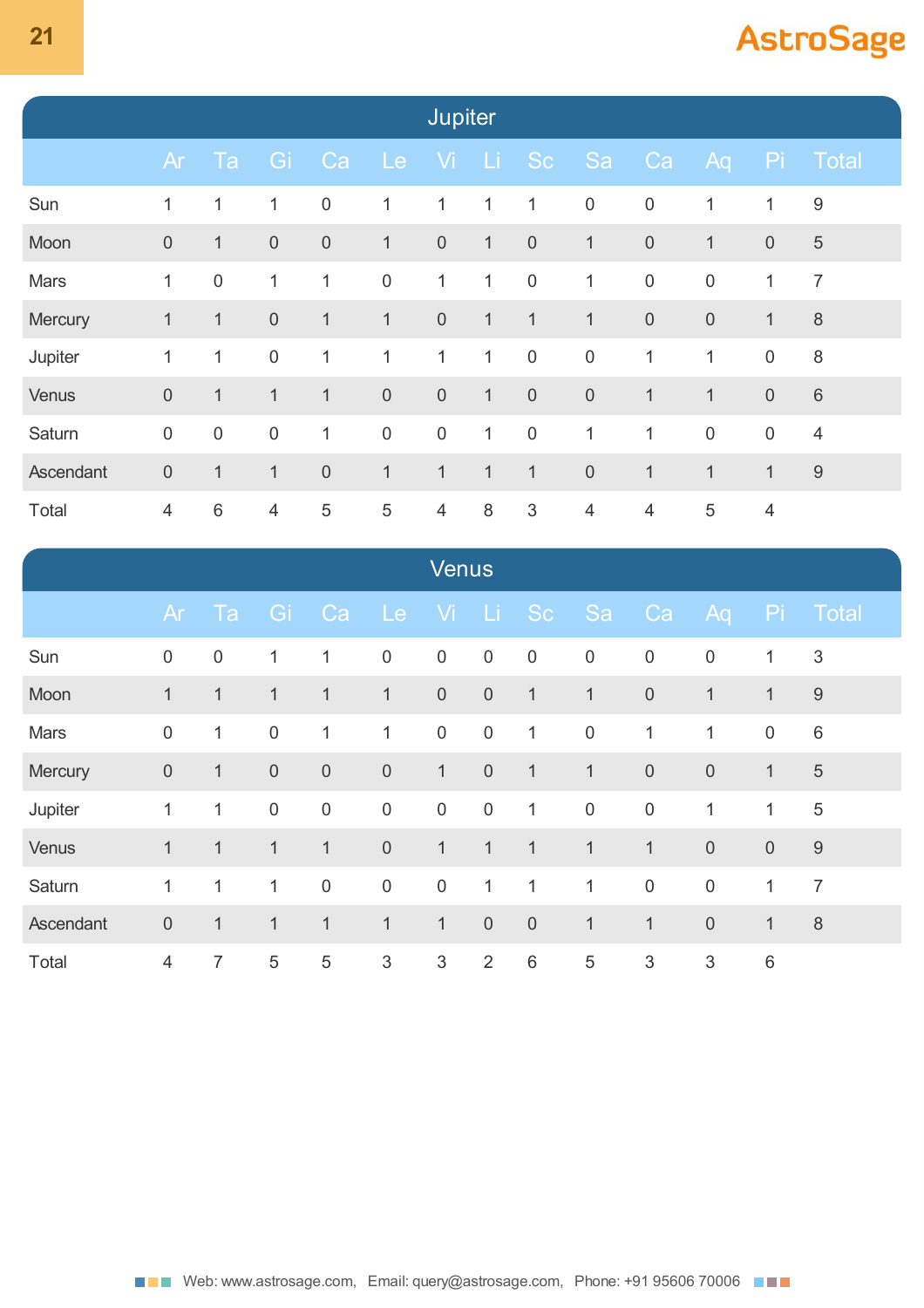| <b>Saturn</b> |                  |                  |                  |                           |                |                  |                  |               |                  |                  |                  |              |                |
|---------------|------------------|------------------|------------------|---------------------------|----------------|------------------|------------------|---------------|------------------|------------------|------------------|--------------|----------------|
|               | Ar               | Ta               | Gi               | Ca                        | Le             | Vi.              | - Li             | Sc            | ⊟Sa              | Ca               | Aq               | Pi           | Total          |
| Sun           | $\boldsymbol{0}$ | 1                | 1                | $\boldsymbol{0}$          | $\mathbf{1}$   | 1                | $\boldsymbol{0}$ | $\mathbf{1}$  | $\boldsymbol{0}$ | $\boldsymbol{0}$ | 1                | 1            | $\overline{7}$ |
| Moon          | $\mathbf 0$      | $\mathbf 0$      | $\mathbf{1}$     | $\boldsymbol{0}$          | $\mathbf 0$    | $\mathbf{1}$     | $\boldsymbol{0}$ | $\mathbf 0$   | $\mathbf 0$      | $\boldsymbol{0}$ | $\mathbf{1}$     | $\sqrt{0}$   | $\mathfrak{S}$ |
| Mars          | $\boldsymbol{0}$ | $\boldsymbol{0}$ | $\mathbf{1}$     | $\mathbf{1}$              | $\mathbf{1}$   | $\boldsymbol{0}$ | $\mathbf 0$      | $\mathbf{1}$  | $\mathbf 0$      | 1                | $\mathbf{1}$     | $\mathbf 0$  | $6\,$          |
| Mercury       | $\mathbf{1}$     | $\mathbf{1}$     | $\mathbf{1}$     | $\mathbf 0$               | $\mathbf 0$    | $\mathbf 0$      | $\mathbf 0$      | $\mathbf 0$   | $\mathbf{1}$     | $\mathbf 0$      | $\mathbf{1}$     | $\mathbf{1}$ | $\,6\,$        |
| Jupiter       | $\boldsymbol{0}$ | $\mathbf{1}$     | $\mathbf{1}$     | $\boldsymbol{0}$          | $\mathbf 0$    | $\boldsymbol{0}$ | $\boldsymbol{0}$ | 1             | 1                | $\boldsymbol{0}$ | $\boldsymbol{0}$ | $\mathbf 0$  | $\overline{4}$ |
| Venus         | $\mathbf 0$      | $\mathbf 0$      | $\boldsymbol{0}$ | $\mathbf{1}$              | $\mathbf{1}$   | $\mathbf 0$      | $\mathbf 0$      | $\mathbf 0$   | $\boldsymbol{0}$ | $\mathbf 0$      | $\mathbf{1}$     | $\sqrt{0}$   | $\mathfrak{S}$ |
| Saturn        | $\boldsymbol{0}$ | $\boldsymbol{0}$ | $\mathbf{1}$     | $\boldsymbol{0}$          | $\mathbf 0$    | $\mathbf 0$      | $\mathbf{1}$     | $\mathbf 0$   | $\mathbf{1}$     | 1                | $\boldsymbol{0}$ | $\mathbf 0$  | $\overline{4}$ |
| Ascendant     | $\boldsymbol{0}$ | $\mathbf 1$      | $\boldsymbol{0}$ | $\mathbf{1}$              | $\mathbf{1}$   | $\mathbf 0$      | $\mathbf 1$      | $\mathbf 0$   | $\mathbf 0$      | $\mathbf 0$      | $\mathbf 1$      | $\mathbf 1$  | $\,6\,$        |
| Total         | 1                | $\overline{4}$   | $6\,$            | $\ensuremath{\mathsf{3}}$ | $\overline{4}$ | $\overline{2}$   | $\overline{2}$   | $\mathfrak 3$ | $\mathfrak{S}$   | $\overline{2}$   | $\,6$            | 3            |                |

|           | Rahu             |                  |                  |                  |                  |                  |                  |                  |                  |                  |                  |                  |                  |
|-----------|------------------|------------------|------------------|------------------|------------------|------------------|------------------|------------------|------------------|------------------|------------------|------------------|------------------|
|           | Ar               | Ta               | Gr               | Ca               | <b>Le</b>        | Vi.              | LI.              | Sc               | <b>Sa</b>        | Ca               | Aq               | Pi               | Total            |
| Sun       | $\boldsymbol{0}$ | $\mathbf 0$      | $\boldsymbol{0}$ | $\mathbf 0$      | $\boldsymbol{0}$ | $\mathbf 0$      | $\mathbf 0$      | $\boldsymbol{0}$ | $\boldsymbol{0}$ | $\boldsymbol{0}$ | $\boldsymbol{0}$ | $\mathbf 0$      | $\overline{0}$   |
| Moon      | $\boldsymbol{0}$ | $\mathbf 0$      | $\boldsymbol{0}$ | $\mathbf 0$      | $\mathbf 0$      | $\boldsymbol{0}$ | $\boldsymbol{0}$ | $\boldsymbol{0}$ | $\boldsymbol{0}$ | $\boldsymbol{0}$ | $\mathbf 0$      | $\boldsymbol{0}$ | $\bf 0$          |
| Mars      | $\boldsymbol{0}$ | $\boldsymbol{0}$ | $\boldsymbol{0}$ | $\boldsymbol{0}$ | $\boldsymbol{0}$ | $\boldsymbol{0}$ | $\boldsymbol{0}$ | $\boldsymbol{0}$ | $\boldsymbol{0}$ | $\boldsymbol{0}$ | $\boldsymbol{0}$ | $\mathbf 0$      | $\boldsymbol{0}$ |
| Mercury   | $\boldsymbol{0}$ | $\mathbf 0$      | $\boldsymbol{0}$ | $\mathbf 0$      | $\mathbf 0$      | $\mathbf 0$      | $\boldsymbol{0}$ | $\boldsymbol{0}$ | $\boldsymbol{0}$ | $\boldsymbol{0}$ | $\mathbf 0$      | $\theta$         | $\boldsymbol{0}$ |
| Jupiter   | $\boldsymbol{0}$ | $\boldsymbol{0}$ | $\mathbf 0$      | $\boldsymbol{0}$ | $\mathbf 0$      | $\boldsymbol{0}$ | $\mathbf 0$      | $\boldsymbol{0}$ | $\boldsymbol{0}$ | $\boldsymbol{0}$ | $\boldsymbol{0}$ | $\mathbf 0$      | $\mathbf 0$      |
| Venus     | $\boldsymbol{0}$ | $\mathbf 0$      | $\boldsymbol{0}$ | $\boldsymbol{0}$ | $\mathbf 0$      | $\mathbf 0$      | $\boldsymbol{0}$ | $\boldsymbol{0}$ | $\boldsymbol{0}$ | $\boldsymbol{0}$ | $\boldsymbol{0}$ | $\theta$         | $\theta$         |
| Saturn    | $\boldsymbol{0}$ | $\boldsymbol{0}$ | $\boldsymbol{0}$ | $\boldsymbol{0}$ | $\boldsymbol{0}$ | $\boldsymbol{0}$ | $\mathbf 0$      | $\boldsymbol{0}$ | $\mathbf 0$      | $\boldsymbol{0}$ | $\mathbf 0$      | $\mathbf 0$      | $\mathbf 0$      |
| Ascendant | $\boldsymbol{0}$ | $\theta$         | $\boldsymbol{0}$ | $\theta$         | $\boldsymbol{0}$ | $\mathbf 0$      | $\theta$         | $\theta$         | $\boldsymbol{0}$ | $\theta$         | $\boldsymbol{0}$ | $\theta$         | $\theta$         |

Total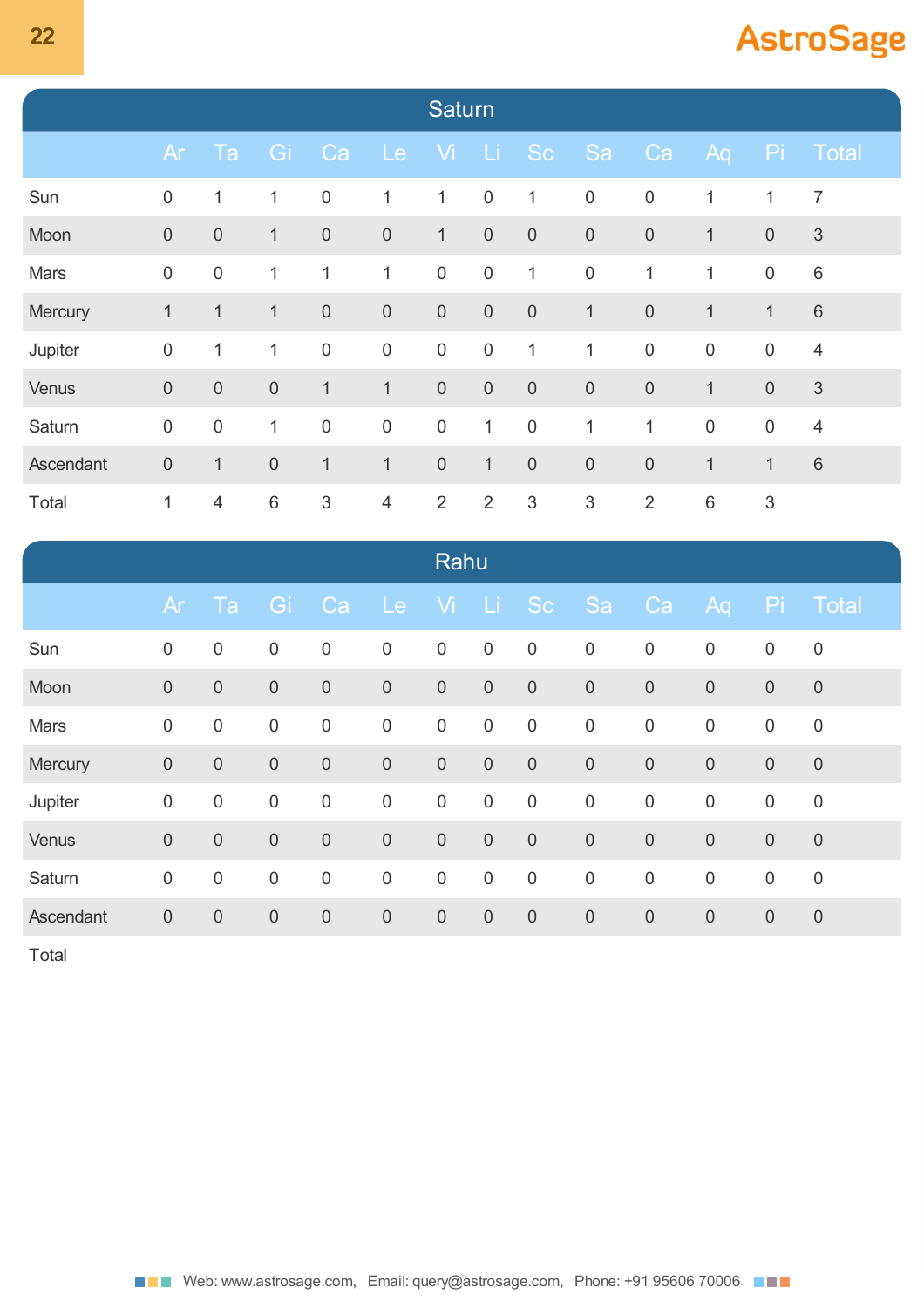# Some Special Yogas & Raj Yogas In Your Horoscope

In this report, we are going to tell you about different Raj Yogas and some other important Yogas present in your horoscope, which will help you move forward in life and attain success.

**Your horoscope contains the following mentioned Raj Yogas:**

### 1. Neech Bhang Raj Yoga

# नीचथतो जमिन यो हः याािशनाथोऽप तद ु चनाथः। स चन्द्रलग्नाद्यदि केन्द्रवर्ती राजा भवेद्धार्मिकचकर्वर्ती ।।२६।।

Being born under this yoga, you attain multiple kinds of comforts nad make progress after overcoming several challenges and obstacles in life. You live life like a king, and gain wealth.

With the effect of this yoga, you will attain happiness and comforts in life, and achieve success in life **after numerous obstacles.**

### 2. Gaj-Kesri Yoga

# केन्द्रे देवगुरौ लग्नाच्चन्द्राद्वा शुभद्दग्युते । ्<br>नीचास्तारिगृहैर्हीने योगोऽयं गजकेसरी गजकेसरीसञ्जातस्तेजस्वी धनवान् भवेत् । मेधावी गुणसम्पन्नो राजप्रियकरो नरः

If the Jupiter is placed in Kendra from Moon, without any malefic association, this yoga is formed. However, if there's a malefic association, then the results of this yoga will be of less intensity.

As you are born with this yoga in the natal birth chart, you'll always have a kind heart for others, and you'll be very polite to deal with. You'll have a desire for spiritual upliftment in life. People may take you as a guide in their lives, as you'll be well versed in Vedas and Puranas or may have keen interest in them.

You'll have wealth in abundance in the form of movable and immovable assets.You'll have association with people belonging to rich class. You'll have access to all sorts of luxuries in life. You may get to work at higher position in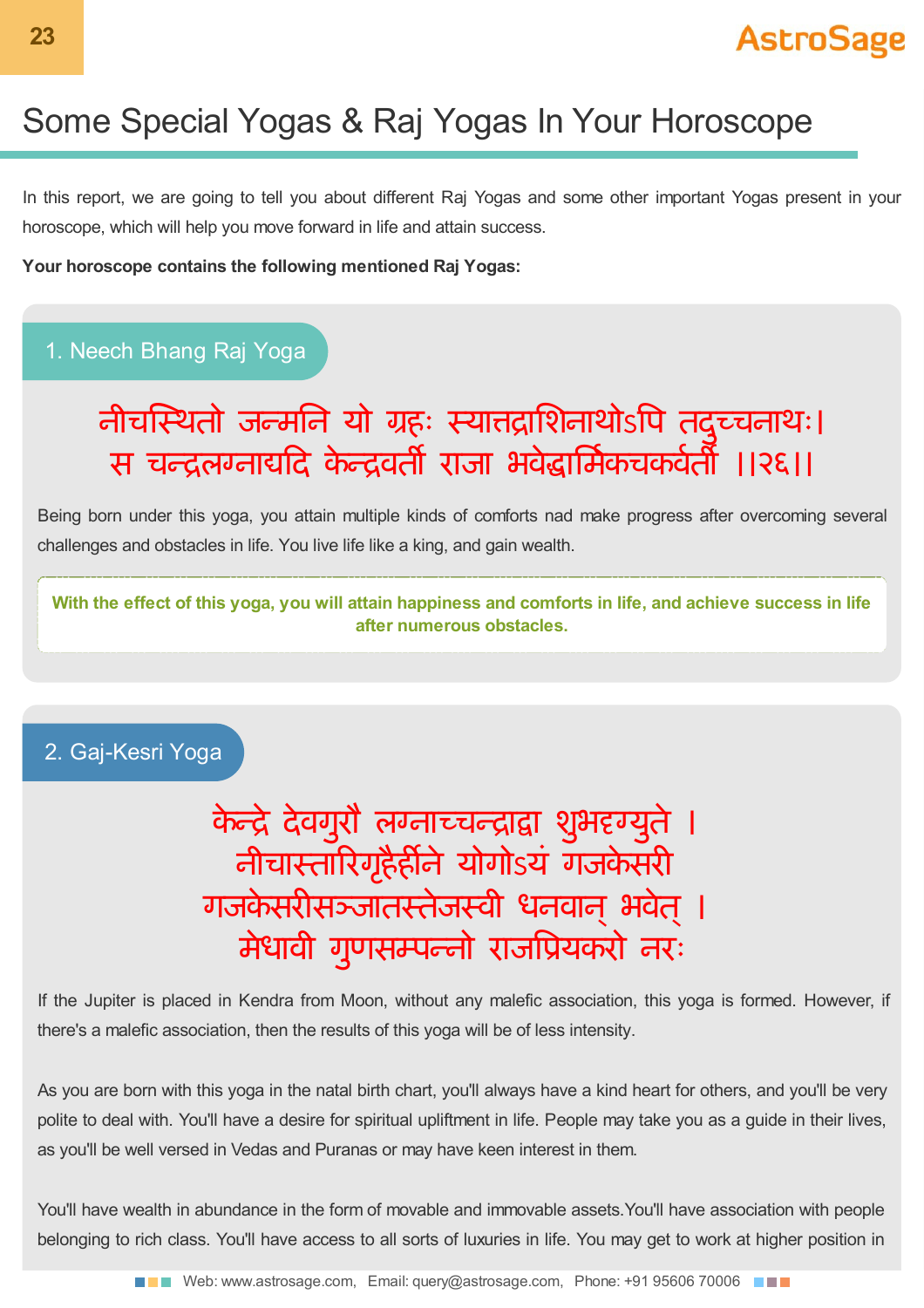government authority.

**With the effect of this yoga, you'll become compassionate, charitable, wealthy and be respected.**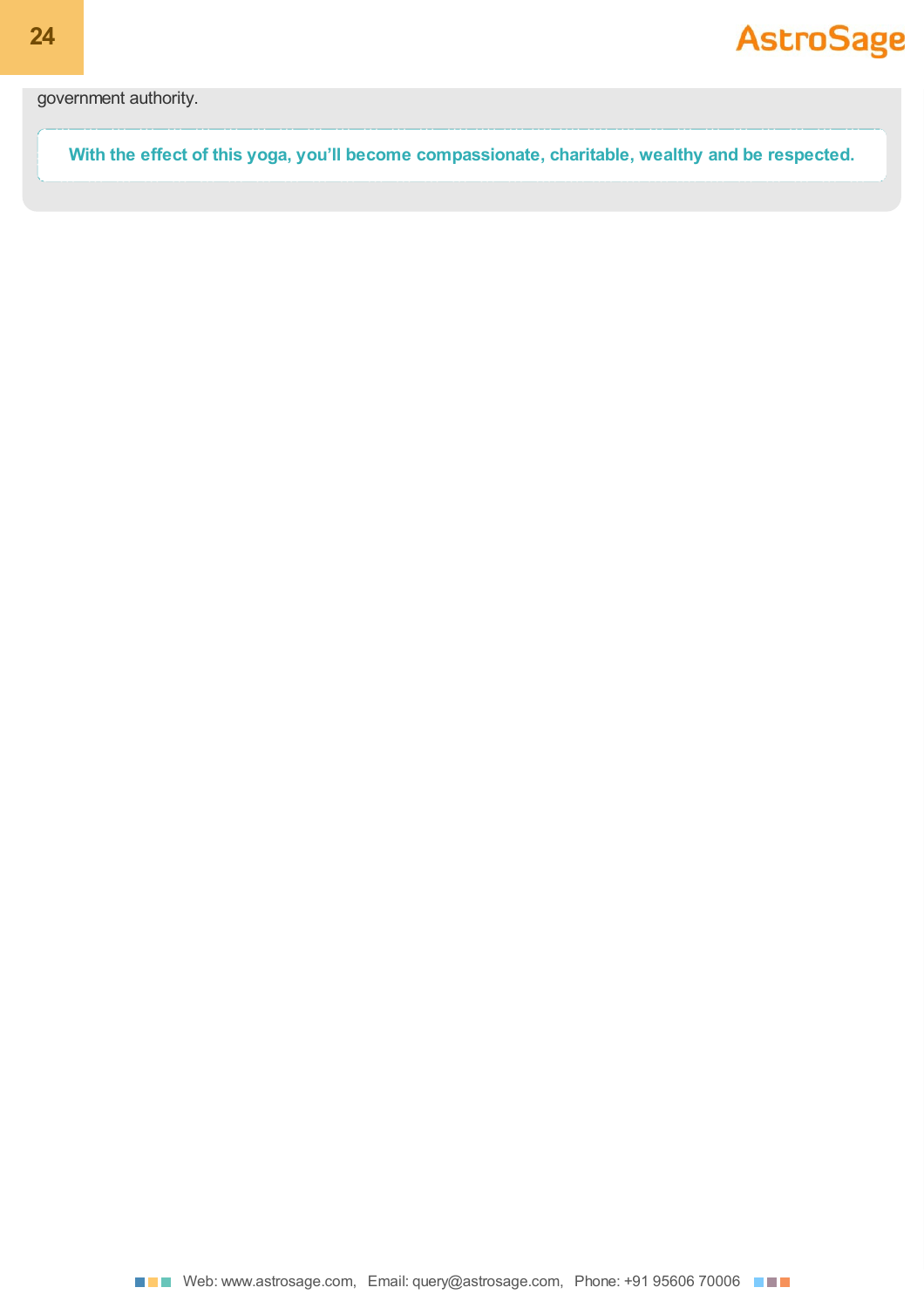### 3. Dhan Yoga

First, Second, Fifth, Ninth and Eleventh houses the houses related to finance & money in astrology. If the lord of these houses make aspect, conjunction or exchange relationship with each other, Dhana Yoga is formed.

Being born under this yoga, there are chances of immense wealth gain in your kundli. When you come under the influence of the dasha period of these planets, your respect in society will increase, and you'll gain good profits. This yoga strengthens your financial conditions.

**With the effect of this yoga, you will become famous and rich, and acquire an enriching wealth.**

### 4. Ubhayachari Yoga

# तथोभयचरे जातो भूपो वा तत्समः

If there is any planet other than Moon, Rahu-Ketu in both the 2nd and 12th House from the Natal Sun, this yoga is said to be formed.

As you are born with this yoga in the birth chart, you'll get total support from your luck and find very easy to overcome all the challenges of life. You'll be intelligent person and happy.

**With the effect of this yoga, luck will favor you and you'll be well-educated.**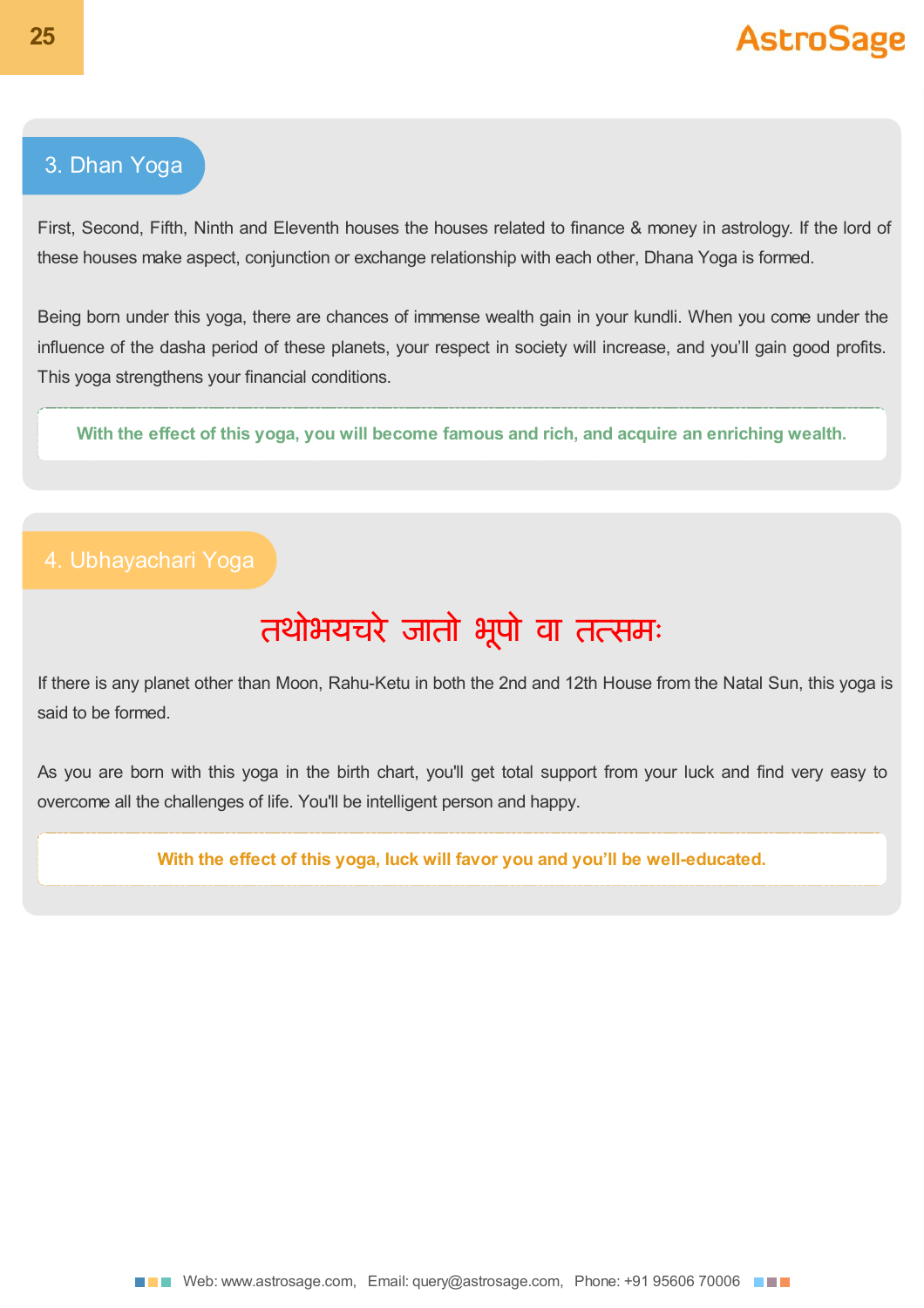### 5. Parashari Raj Yoga

# विष्णुस्थानं च केन्द्रं स्याल्लक्ष्मीस्थानं त्रिकोणकम् । तदीशयोश्व सम्बन्धाद्राजयोगः पुरोदितः

In one's birth chart, when there is a relation between angle houses and trine houses, chances for Raj Yoga increases. As this yoga is formed in your birth chart, it would elevate your status during concerned dasa periods. It makes you wealthy, virtuous, renowned, prosperous and you would attain higher position at workplace and you would also possess property, vehicles, etc.

**With the effect of this yoga, you'll become capable of achieving success in life.**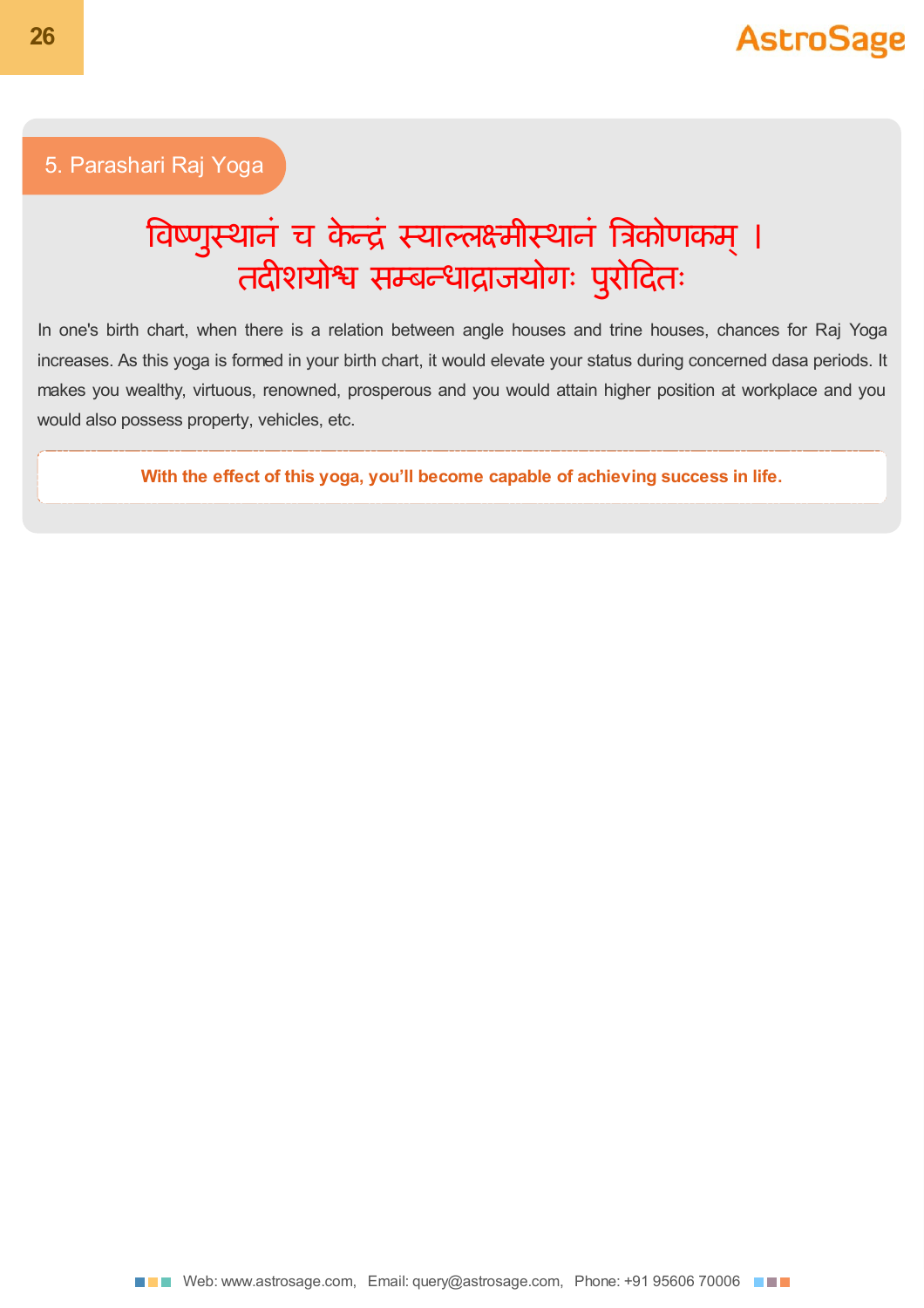Hence, we can conclude that your horoscope contains aforementioned Raj Yogas and some other special Yogas. As a result, you will earn a big name in the society, soar high on popularity, and gain major wealth. You must understand that as Raj Yogas appear in your horoscope through certain planets, strengthening these planets will directly affect the effects of these Yogas. Hence, during the main periods, sub-periods and other specific periods of these planets, the positive effects of these Yogas created by the planets will also increase.

### Your Golden Period or Time to Reap Benefits of Raj Yogas

Often you may think about when the golden period of your life will arrive or Raj Yoga in your horoscope will yield benefic results? in this Raj Yoga report, we will tell you about your golden period and when will it come. This phase of life is identified through specific Raj Yogas created in your Kundli, although effects of these specific yogas can be witnessed throughout life. These Yogas appear due to numerous combinations of planets and cast a major influence on your birth-chart as well as on your life. When the period of that particular planet arrives, it gives very beneficial results.Due to this, the native attains success, respect in society, goodwill, honor and achievement. According to the Raj yogas in your horoscope, the golden period of your life or time to reap the benefits of Raj Yoga can be described as follows:

**First golden period:** July 2027 to August 2028

**Second golden period:** January 2035 to March 2037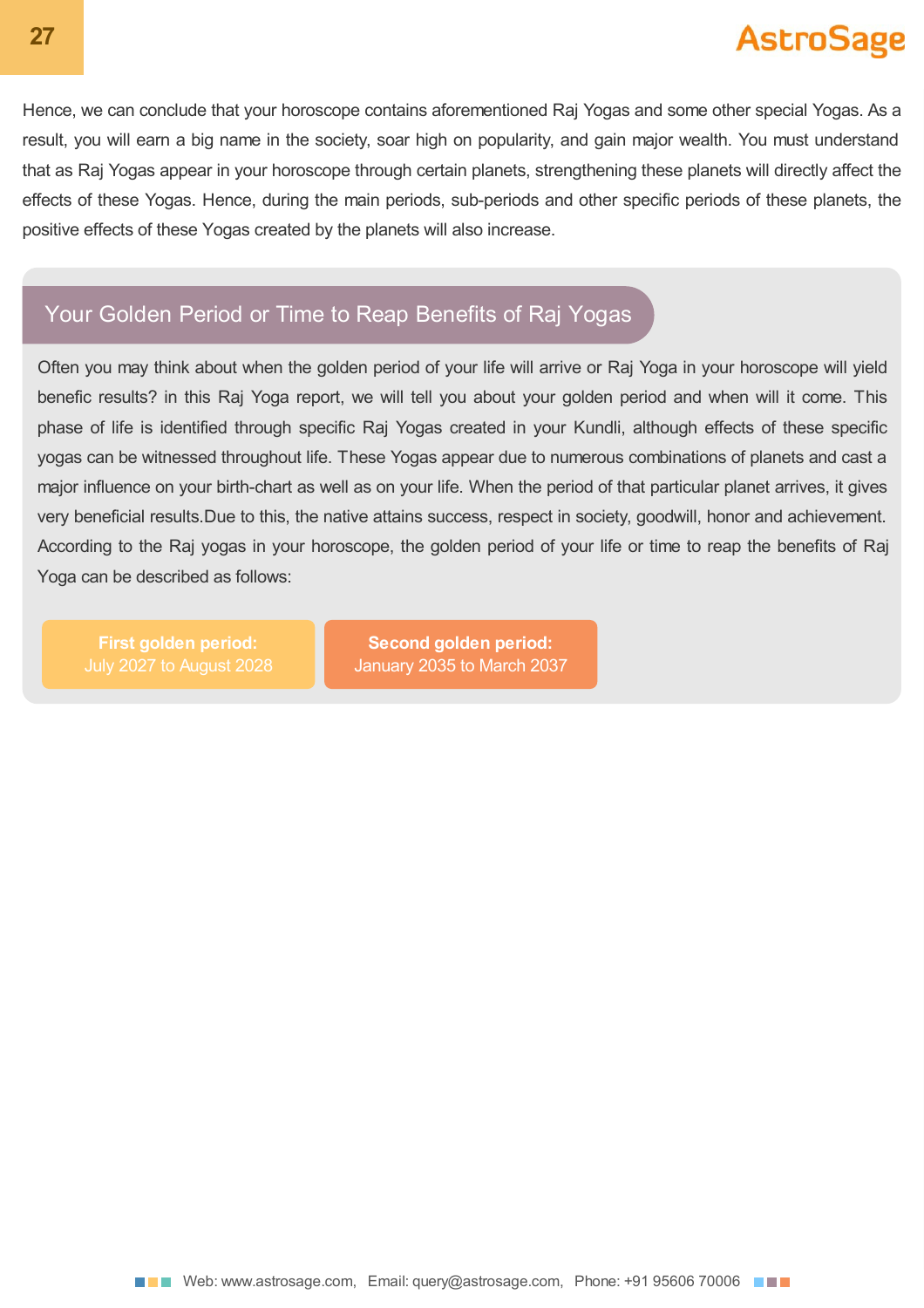**Note:** During these time periods, the influence of Raja Yoga will be maximum due to the movement of planets and constellations.

### Strength Of Raj Yoga In Your Horoscope

As you know, Raj Yogas make you richer, more successful, and more prosperous. In other words, we can say that Raj Yogas depict potential of a horoscope to achieve all these things in life. Horoscopes of different individuals contain this potential in various degrees?some are stronger than others. On the basis of this strength of Raj Yogas in your birth-chart, you can prepare yourself for the effort it would take to bloom your potential to fullest. Let's have a look at what final analysis of your chart reveals:

Strength of Raj Yoga:70%



We wish you all the best and hope that this Raj Yoga report would prove to be helpful. God bless you!